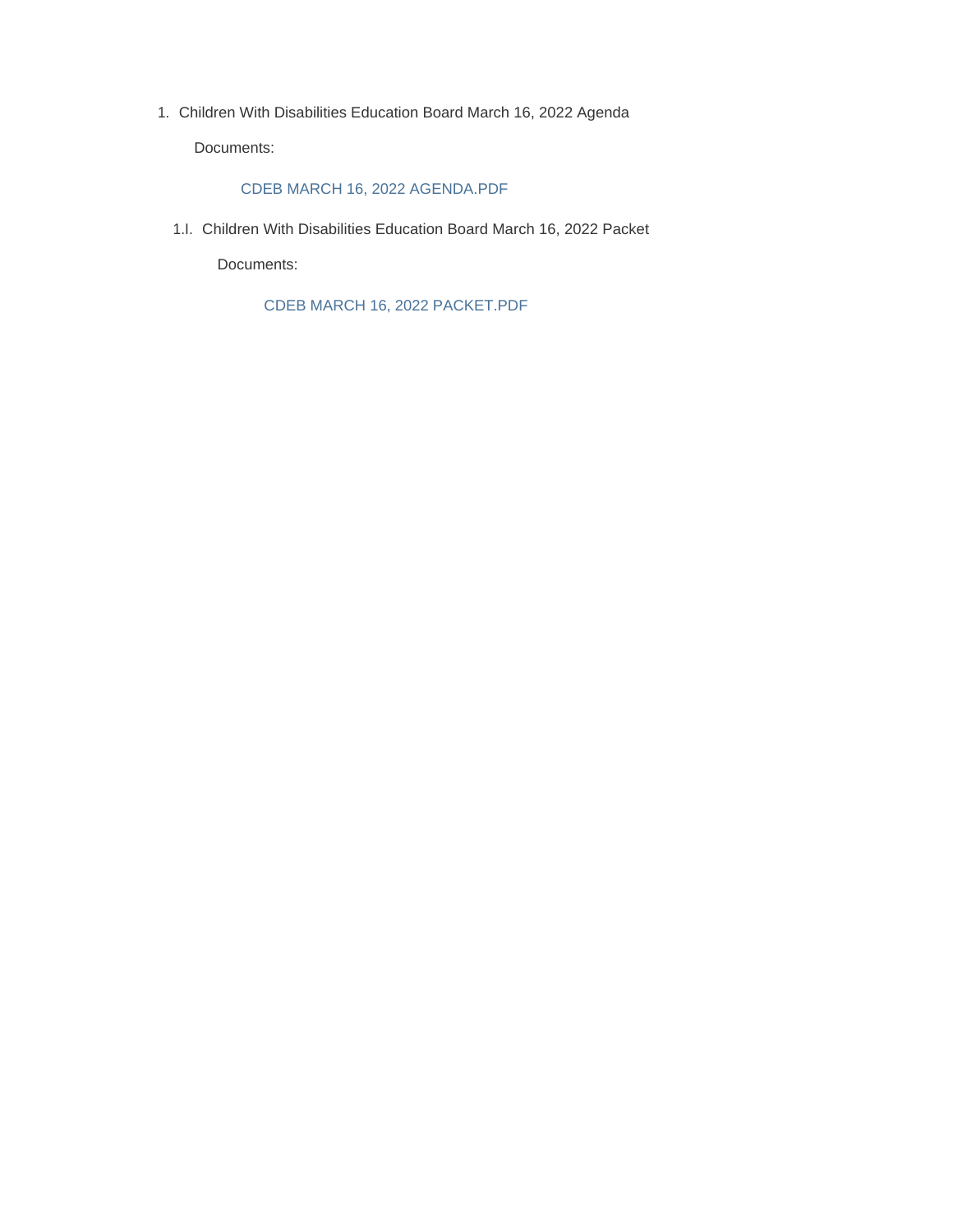

Walworth County Children with Disabilities Education Board Wednesday March 16, 2022 4:30 p.m. Walworth County Government Center, County Board Room 114 100 West Walworth St, Elkhorn, WI Committee Members Dave Weber - Chair, - Brian Holt Secretary, Kathy Ingersoll, Supervisor - Joseph Schaefer, Supervisor - Ken Monroe, Supervisor

Sign language interpreters for the deaf are available if requested in advance

Children with Disabilities Education Board

*(Posted in compliance with Sec. 19.84, Wis Stats.) Note: All agenda items are subject to action.* 

### **NOTICE: DUE TO THE CONTINUING PUBLIC HEALTH EMERGENCY, THIS MEETING IS PLANNED TO PROVIDE FOR REMOTE OR OFF-SITE ATTENDANCE BY COMMITTEE MEMBERS.**

The Walworth County Government Center remains open, but in-person attendance will be severely limited due to State imposed restrictions on group meeting sizes. **ALL INDIVIDUALS ARE STRONGLY ENCOURAGED TO WATCH THE MEETING STREAMING LIVE AT https://mediasite.co.walworth.wi.us/Mediasite/Play/4357e8ee66814aeda09f59c5924a8728ld**  Individuals wanting to provide a Public Comment can do so remotely by telephone, but must contact the County Administrator's Office at 262-741-4357 on the day of the meeting and at least 15 minutes prior to the start of the meeting to obtain instructions.

- 1. Call to order
- 2. Roll call of committee members
- 3. Agenda withdrawals, if any
- 4. Agenda approval
- 5. Approval of minutes CDEB Meeting January 19, 2022 pp 1-2
- 6. Public Comment Period
- 7. New Business
	- a) Resolution No \*\*-04/22 Revising the 2022 Pay Range for the Children with Disabilities Education Board School Nurse Position pp 3-5
	- b) Lakeland School Return Plan, Updates and Revisions pp 6-21
	- c) eduCLIMBER Software, 3 Year Agreement pp22-23
	- d) Kompas Care Adjust Student Numbers  $p$  24
	- e) Modify 2021-2022 School Calendar, Ice Day Makeup p 25
- 8. Reports and Correspondence
	- a) CDEB Chair
	- b) CDEB Director
		- ► Staff Resignations and Retirements
		- ► Special Olympics Updates
- 9. Set time and date of next meeting-April 27, 2022
- 10. Adjournment

*It is possible that a quorum of the County Board or a committee of the County Board could be in attendance.* 

Submitted By: Tracy Moate, Director WCCDEB Dave Weber, CDEB Chair Posted March 10, 2022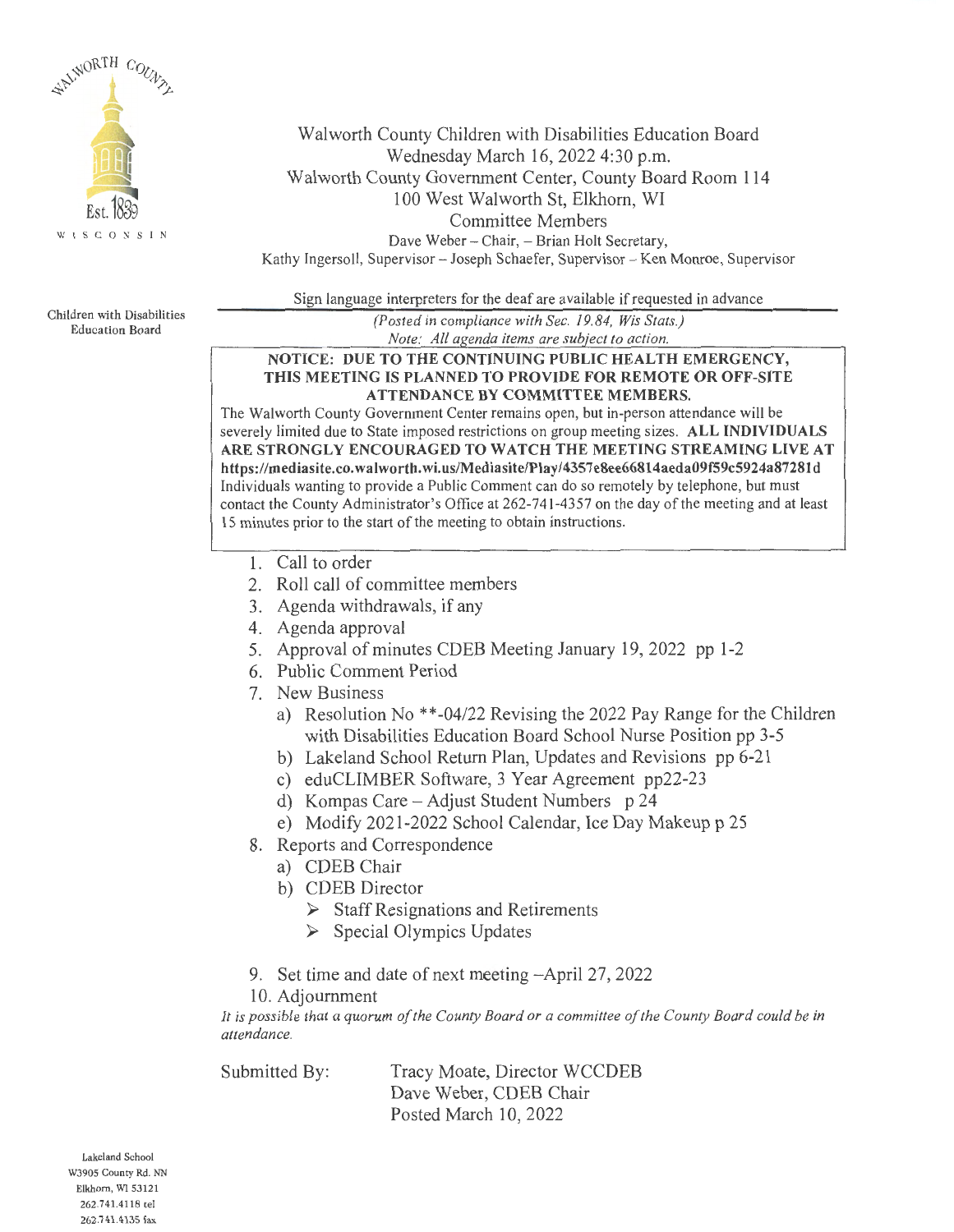

## **Memorandum**

Children with Disabilities Education Board

> **To:** WCCDEB Supervisors **Cc:** Mark Luberda, County Administrator **From:** Tracy L. Moate, Director WCCDEB **Date:** March 10, 2022 **Re:** WCCDEB March Agenda Items

- $\triangleright$  In an effort to create equity and parity in the payroll schedule, I am respectfully requesting to adjust the pay schedule for Lakeland School's nursing position. This is a position that has held a great deal of responsibility in our COVID mitigation, but also holds that same responsibility in managing the health care needs of our students throughout every school year. In working with Kate Bishop, HR, our recommendation would be to move that position to the 14L of the Premium Pay Plan that has similar licensing and requirements to other RN positions in the County workforce.
- ► We have made minimum revisions to the Lakeland School Return Plan as it relates to our COVID mitigation. I would like to share those changes with you.
- $\triangleright$  I am including two items on the agenda that are expenditures in the CDEB budget to gather student data or to seek financial reimbursement for services performed by our staff. I hope that this is helpful in not only understanding how dollars are being spent or received, but also to share some background in the data collection requirements that occur in our school setting.
- $\triangleright$  The final order of new business is to adjust the current school calendar that reflects a school make-up date due to the ice storm in February. That day will be added to the end of the school year.

Lakeland School W3905 County Rd. NN Elkhorn, WI 53121 262.741.4118 tel 262.741.4135 fax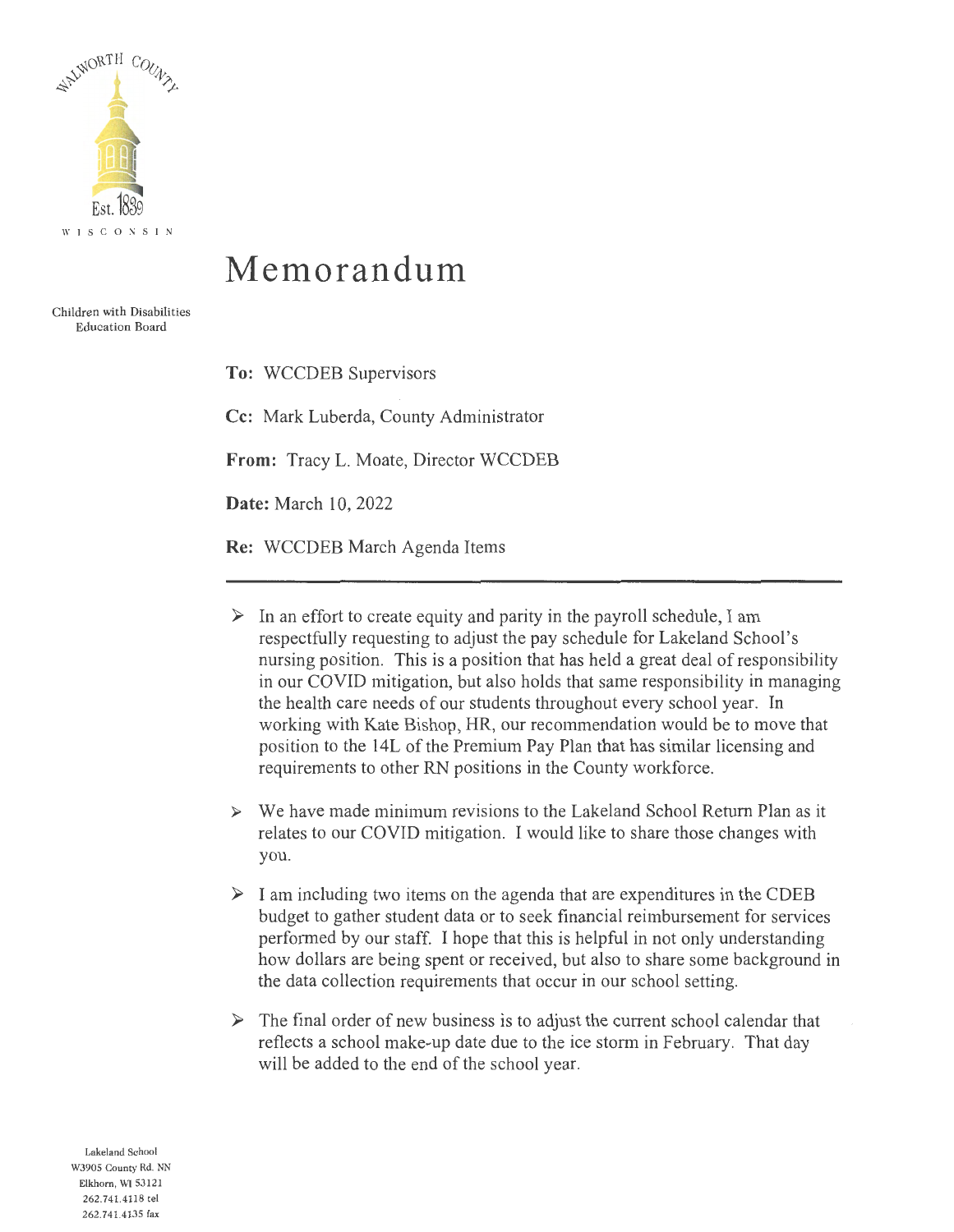

- ► In closing, Lakeland School has some upcoming resignations/retirements that I will be sharing. I would like to move these into our monthly agendas as they are received to keep you better informed.
- ► We also have some updates as to Lakeland School's Special Olympic program. Our athletes are now preparing for both virtual and in-person events!

Children with Disabilities Education Board

► Have a great weekend.

Lakeland School W3905 County Rd. NN Elkhorn, WI 53121 262.741.4118 tel 262.741.4135 fax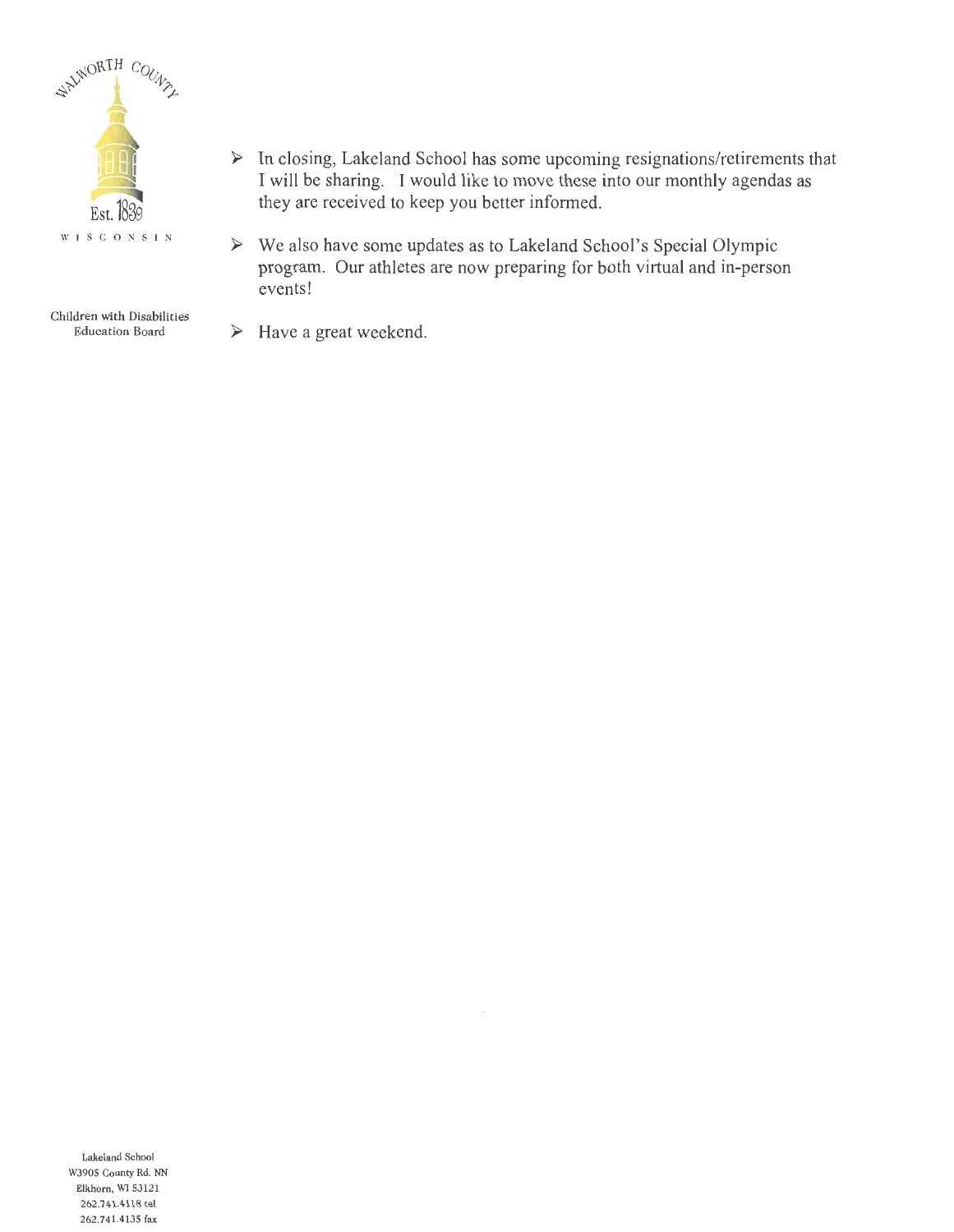

Walworth County Children with Disabilities Education Board Wednesday March 16, 2022 4:30 p.m. Walworth County Government Center, County Board Room 114 100 West Walworth St, Elkhorn, WI Committee Members Dave Weber - Chair, - Brian Holt Secretary, Kathy Ingersoll, Supervisor - Joseph Schaefer, Supervisor - Ken Monroe, Supervisor

Sign language interpreters for the deaf are available if requested in advance

Children with Disabilities Education Board

*(Posted in compliance with Sec. 19.84, Wis Stats.) Note: All agenda items are subject to action.* 

### **NOTICE: DUE TO THE CONTINUING PUBLIC HEALTH EMERGENCY, THIS MEETING IS PLANNED TO PROVIDE FOR REMOTE OR OFF-SITE ATTENDANCE BY COMMITTEE MEMBERS.**

The Walworth County Government Center remains open, but in-person attendance will be severely limited due to State imposed restrictions on group meeting sizes. **ALL INDIVIDUALS ARE STRONGLY ENCOURAGED TO WATCH THE MEETING STREAMING LIVE AT https://mediasite.co.walworth.wi.us/Mediasite/Play/4357e8ee66814aeda09f59c5924a87281d**  Individuals wanting to provide a Public Comment can do so remotely by telephone, but must contact the County Administrator's Office at 262-741-4357 on the day of the meeting and at least 15 minutes prior to the start of the meeting to obtain instructions.

- 1. Call to order
- 2. Roll call of committee members
- 3. Agenda withdrawals, if any
- 4. Agenda approval
- 5. Approval of minutes CDEB Meeting January 19, 2022 pp 1-2
- 6. Public Comment Period
- 7. New Business
	- a) Resolution No \*\*-04/22 Revising the 2022 Pay Range for the Children with Disabilities Education Board School Nurse Position pp 3-5
	- b) Lakeland School Return Plan, Updates and Revisions pp 6-21
	- c) eduCLIMBER Software, 3 Year Agreement pp22-23
	- d) Kompas Care Adjust Student Numbers p 24
	- e) Modify 2021-2022 School Calendar, Ice Day Makeup p 25
- 8. Reports and Correspondence
	- a) CDEB Chair
	- b) CDEB Director
		- ► Staff Resignations and Retirements
		- ► Special Olympics Updates
- 9. Set time and date of next meeting-April 27, 2022
- 10. Adjournment

*It* is *possible that a quorum of the County Board or a committee of the County Board could be in attendance.* 

Submitted By: Tracy Moate, Director WCCDEB Dave Weber, CDEB Chair Posted March 10, 2022

Lakeland School WJ905 County Rd. NN Elkhorn, WI 53121 262.741.4118 tel 262.741.4135 fax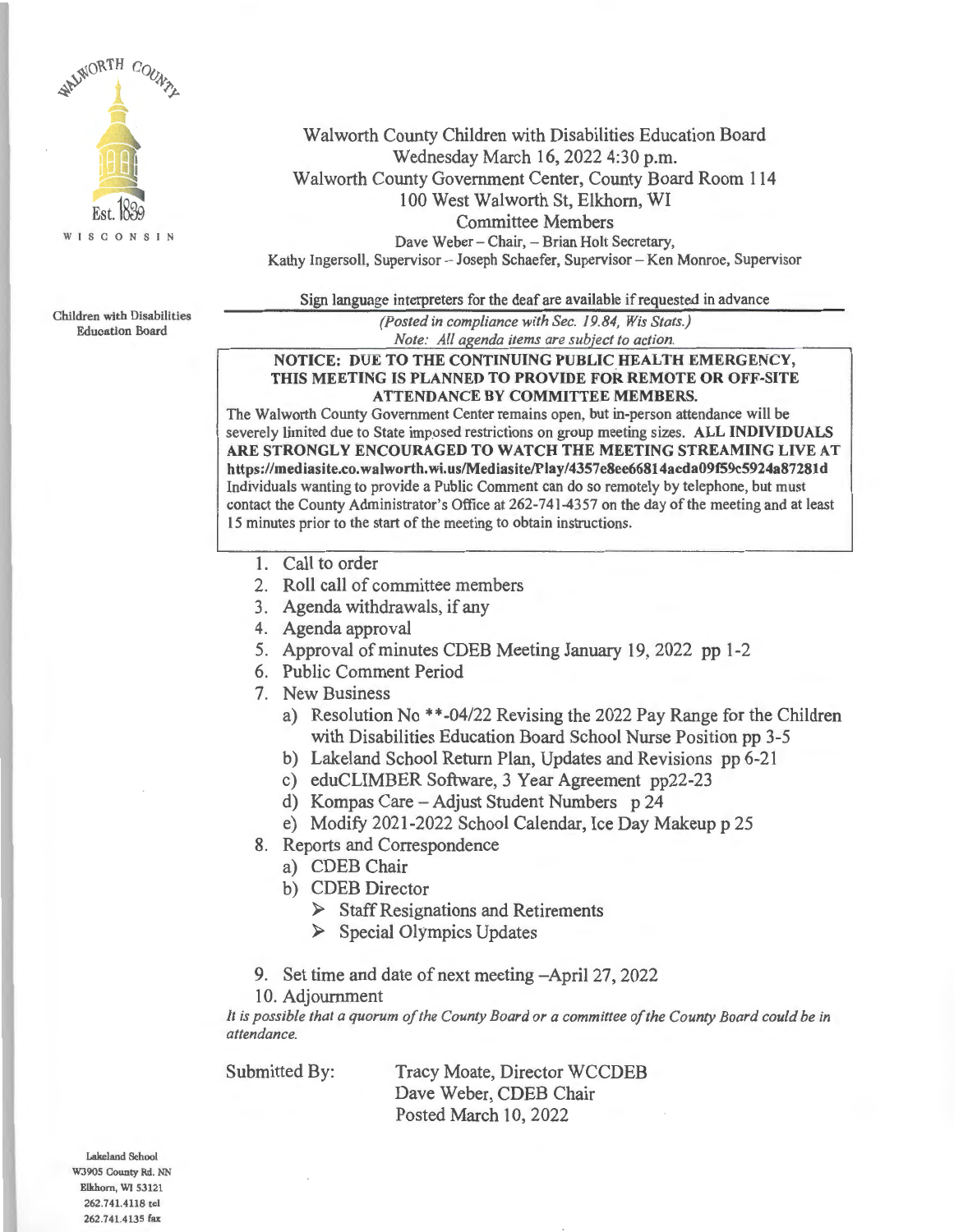### **DRAFT** Walworth County Board of Supervisors **Children with Disabilities Education Board Meeting Minutes Wednesday, January 19, 2022 Walworth County Government Center, County Board Room 114 100 West Walworth Street, Elkhorn, Wisconsin**

**INSTALLS** 

Chair David Weber called the meeting to order at 4:30 p.m.

Roll call was conducted and the following members were present, either in person or by remote attendance: Chair David Weber; Secretary Brian Holt; Supervisors Kathy Ingersoll, Kenneth Monroe, and Joseph **H.** Schaefer. A quorum was declared.

### **Others in Attendance**

County Board Supervisor: Nancy Russell.

County Staff: Walworth County Administrator Mark W. Luberda; Director-Special Education Tracy Moate; Director-Human Resources Kate Bishop; and Lakeland School Principal Trish McCullough.

### **On motion by Secretary Holt, second by Supervisor Monroe, the agenda was approved with no withdrawals.**

### **On motion by Secretary Holt, second by Supervisor Ingersoll, the November 17, 2021 Children with Disabilities Education Board meeting minutes were approved.**

**Public Comment – There was none.** 

### **New Business**

7a. Space Availability for Open Enrollment Requests 2022-2023

Director-Special Education Tracy Moate referenced the Lakeland School Enrollment History and Lakeland School Enrollment Summary documents that were distributed at the meeting; explaining that classroom capacity continues to be adjusted, due to the pandemic. Moate stated that with decreased classroom capacity, any open enrollment requests will be highly scrutinized in order to provide a safe environment for students.

### 7b. Wisconsin Statutes 118.22 Renewal of Teacher Contracts

Moate declared that statute requires the Board to give written notice of renewal or refusal of teacher's contracts on or before May 15. Moate requested to modify the timeframe, as was done last year, and start the process in February. This will allow for staff that intend to return for next school year to respond by the end of March. **Secretary Holt offered a motion, second by Supervisor Monroe, to begin the teacher contract renewal process for the 2022-2023 school year. Motion carried 5-0.** 

### 7c. Establishing School Year Calendars

Moate referenced the Draft 1 and Draft 2 Lakeland School - WCCDEB 2022-23 Calendars that were distributed at the meeting; highlighting the difference between the two is the week spring break is scheduled. Moate's recommendation was to utilize calendar Draft 2; as the date of spring break aligns with a higher number of the school districts within Walworth County. **Secretary Holt offered a motion, second by Supervisor Ingersoll, to approve the Lakeland School WCCDEB 2022-23 Calendar Draft 2. Motion carried 5-0.** 

### **Reports and Correspondence**

8a. CDEB Chair - There was none.

### 8b. CDEB Director

### ► Emergency Drill Report

Lakeland School Principal Trish McCullough stated six trainings and two drills, related to safety, have been performed this school year. She shared that Lakeland School's Safety Committee meets every two weeks, and it was identified that some of the outside doors are not numbered, and in case of emergency would be difficult to identify. McCullough stated that the Science, Technology, Engineering, the Arts, and Mathematics (STEAM) Lab, will be designing numbers in order to re-number all doors to the school. This project will also include numbering windows; as this is done in other schools to assist in the event of an evacuation.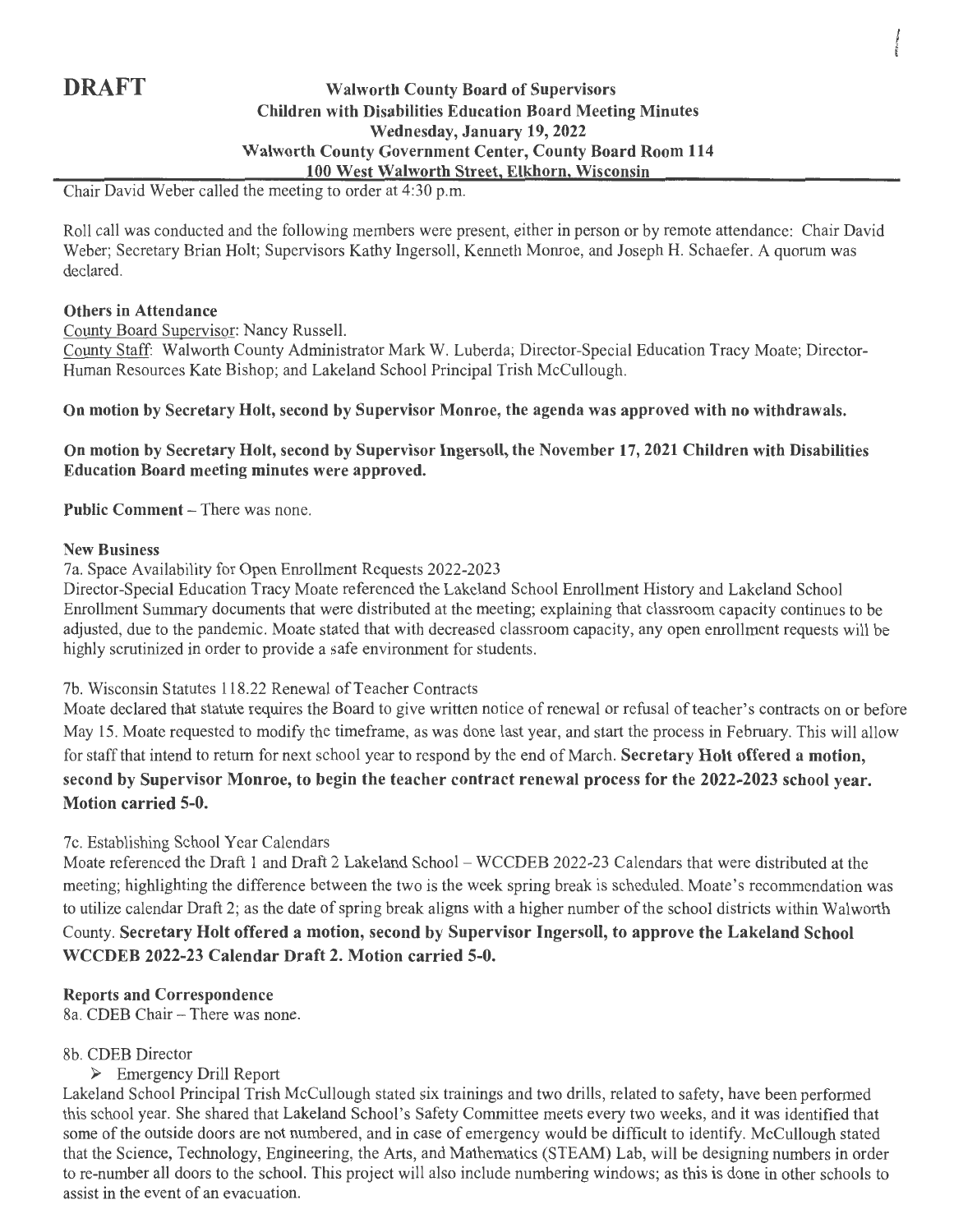Walworth County Board of Supervisors January 19, 2022 Children with Disabilities Education Board Meeting Minutes Page 2 of 2

### ► Special Olympics Update

Moate declared that all Special Olympics activities, including practices, are suspended as pandemic numbers continue to be in critical range.

### ► COVID-19 Update

Moate shared that although the Centers for Disease Control (CDC) reduced quarantine standards to five days, Lakeland School will stay consistent with a 10 day timeframe. The current CDC guidance advises that immunocompromised and/or medically fragile individuals quarantine for 10 days, and many students at Lakeland School fall within this determination. Moate provided the number of staff and students who have tested positive for COVID-19 since January 3, cautioning that the reported numbers are likely lower than actual due to the inability to test many of the students. Moate announced that face-to-face instruction has continued even with increased numbers of positive cases, due to the capability of staff to work in multiple locations within the school.

**Confirmation of next meeting date and time:** The next meeting was confirmed for Wednesday, February 16, 2022 at 4:30 p.m.

10. Employment Matters. The committee may discuss the following topic(s) in open session. The committee convened in closed session **at approximately 4:55 p.m. on motion and second by Supervisor Monroe and Secretary Holt** pursuant to the exemption contained in Section 19.85 (l)(c) of the Wisconsin Statutes, which allows closed sessions when the employment, promotion, compensation, or performance evaluation data of any public employee under the jurisdiction of the particular government body is being considered and is relative to the item listed below. A roll call vote was conducted and all members present voted "aye." County Administrator Mark W. Luberda; Corporation Counsel/Director-Land Use and Resource Management (LURM) Michael Cotter; and Director-Human Resources Kate Bishop remained in closed session. Supervisors Nancy Russell, Kathy Ingersoll, and Joseph Schaefer remained on the telephone.

a) Employment Matter – Director of Special Education

### **The Committee reconvened in open session at 5: 19 p.m. on motion and second by Supervisor Schaefer and Supervisor Monroe.**

### **Adjournment**

**On motion and second by Supervisor Monroe and Secretary Holt, Chair Weber adjourned the meeting at 5:20 p.m.** 

Submitted by Jennifer Stinnett, Administrative Assistant. Meeting minutes are not considered final until approved by the Children with Disabilities Education Board at the next regularly scheduled meeting.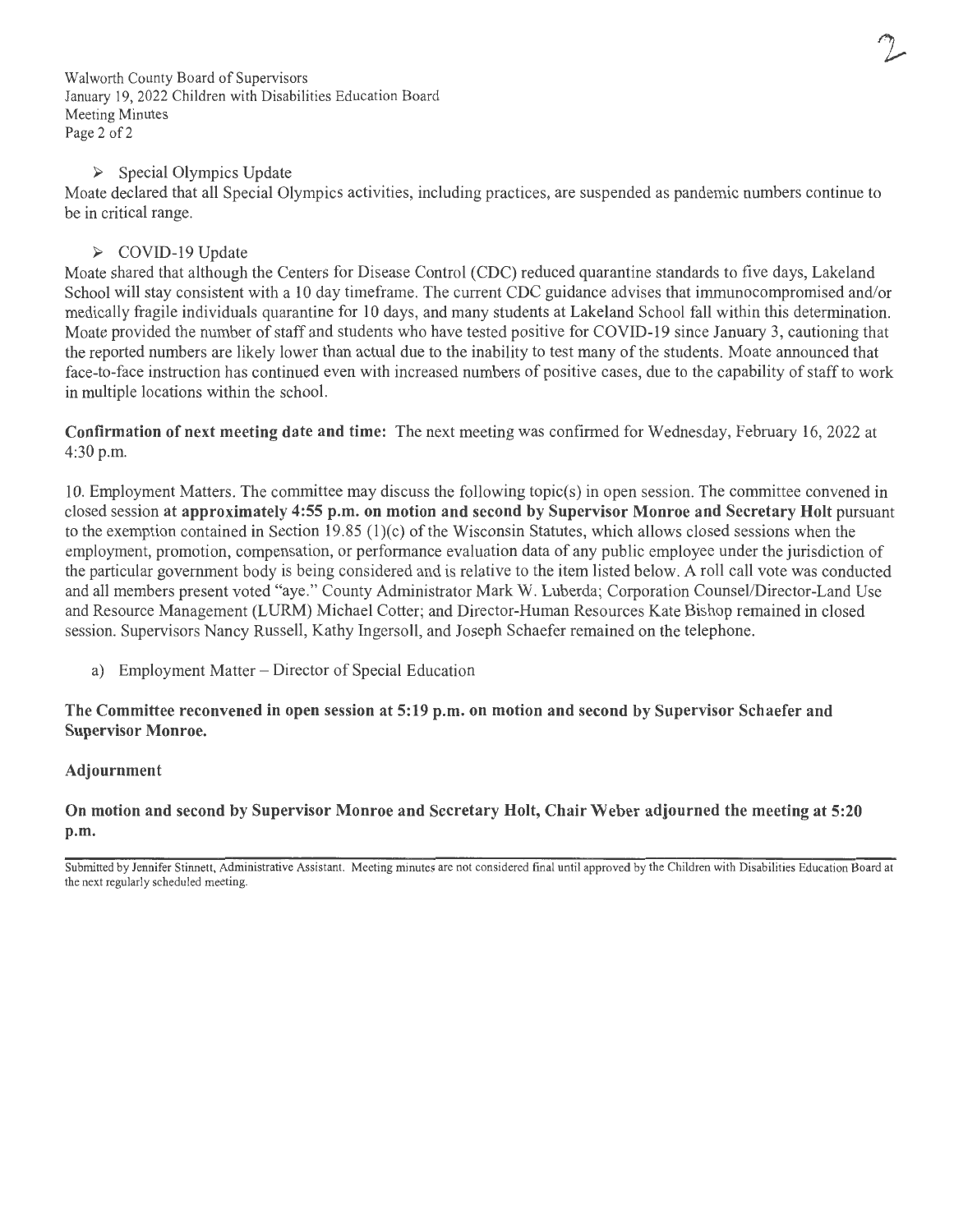### **Resolution No. xx** - **04/22 Revising the 2022 Pay Range for the Children's with Disabilities Education Board School Nurse Position**

1 Moved/Sponsored by: Human Resources Committee 2 3 **WHEREAS,** the Children with Disabilities Board, the Lakeland Health Care Center and the 4 Health & Human Services Department all have Registered Nurse positions with similar licensing 5 and requirements; and, 6 7 **WHEREAS,** the current pay range for the School Nurse position is lower than the pay ranges for 8 the Registered Nurse positions at both the Lakeland Health Care Center and the Health & Human 9 Services Department; and, 10 11 **WHEREAS,** the Human Resources Committee ("Committee") has considered the matter of pay 12 for the Children's with Disabilities Education Board School Nurse position; and, 13 14 **WHEREAS,** the Committee recommends revising the pay range for the School Nurse position to 15 better align with the comparable Registered Nurse positions at the Lakeland Health Care Center 16 and the Health & Human Services Department; and, 17 18 **WHEREAS,** the Committee recommends adoption of the revised pay range for the School Nurse 19 position with the Children with Disabilities Education Board as attached. 20 21 **NOW, THEREFORE, BE IT RESOLVED** by the Walworth County Board of Supervisors that 22 the CDEB Premium Management Pay Plan shall be updated to reflect the revised pay range for 23 the School Nurse position as indicated above, effective as of September 4, 2022. 24 25 26 27 28 29 County Board Chair Susi Pike County Clerk 30 31 32 33 34 County Board Meeting Date: April 21, 2022  $Action Required:$  Majority Vote  $X$  Two-thirds Vote Policy and Fiscal Note is attached. Reviewed and approved pursuant to Section 2-91 of the Walworth County Code of Ordinances: Michael P. Cotter Corporation Counsel Mark W. Luberda County Administrator Date Date Jessica Conley Finance Director If unsigned, exceptions shall be so noted by the County Administrator. **Other** Date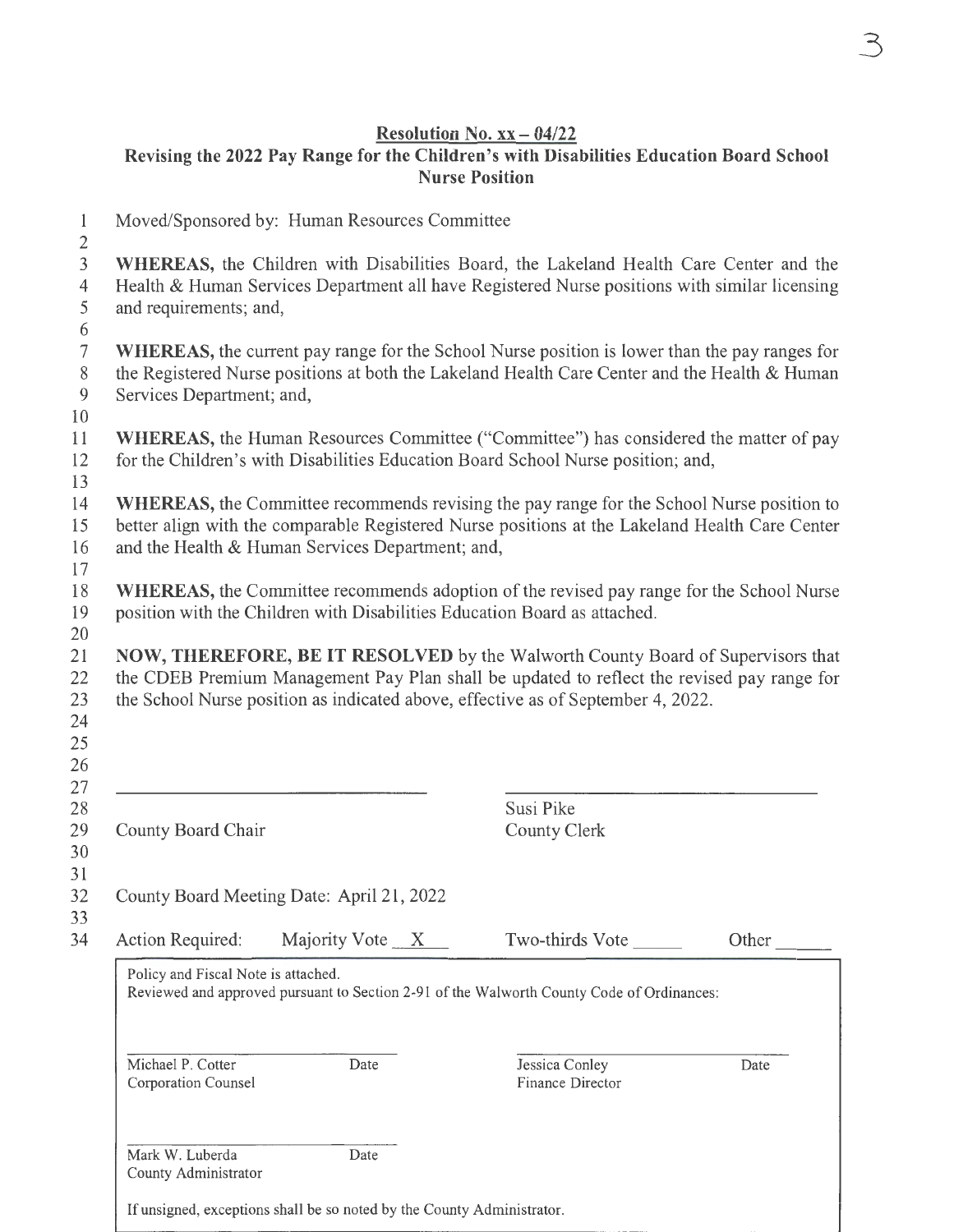### **Policy and Fiscal Note Resolution No. xx-04/22**

- **I. Title:** Revising the 2022 Pay Range for the Children's with Disabilities Education Board School Nurse Position
- **II. Purpose and Policy Impact Statement:** The purpose of this resolution is to revise the pay range (as attached) for the School Nurse position with the Children with Disabilities Education Board to better align with the other County nurse positions.
- **III. Budget and Fiscal Impact:** Passage of this resolution will result in a cost of \$929 in 2022 and a savings of \$314 annually.

### **IV. Referred to the following standing committees for consideration and date of referral:**

Committee: Human Resources Committee Meeting Date: March 16, 2022

Vote:

County Board Meeting Date: April 21, 2022

Policy and fiscal note has been reviewed and approved as an accurate statement of the probable policy and fiscal impacts associated with passage of the attached resolution.

Michael P. Cotter Corporation Counsel Date

Date

Jessica Conley Finance Director Date

Mark W. Luberda County Administrator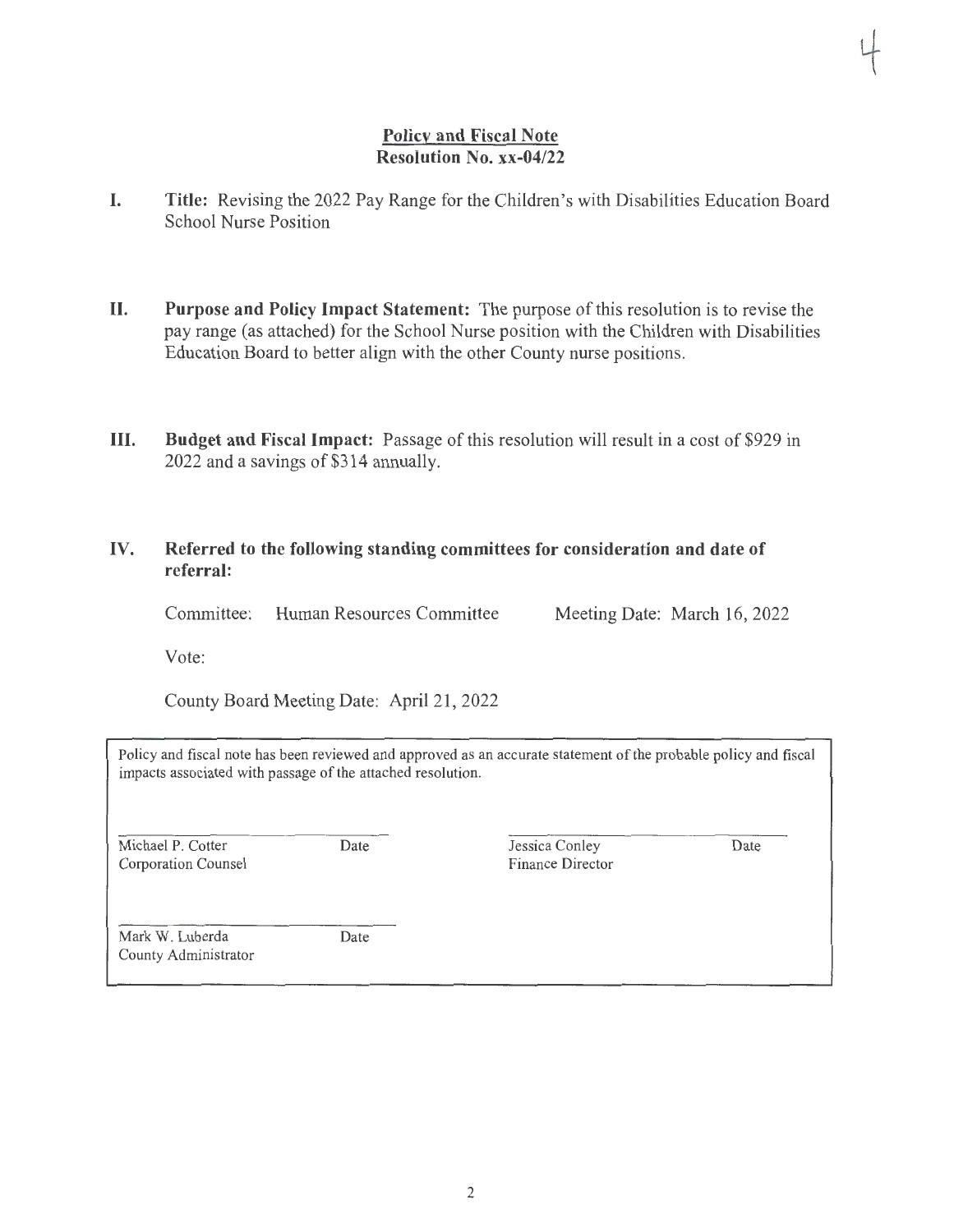#### **Walworth County CDEB Premium Management Pay Plan**

|                   |                           |              |          |          |          |          |          | <b>1600 Hours Per Year Positions</b> |          |          |          |          |          |          |          |
|-------------------|---------------------------|--------------|----------|----------|----------|----------|----------|--------------------------------------|----------|----------|----------|----------|----------|----------|----------|
| <b>Department</b> | Job Class                 | <u>Table</u> | Step 1   | Step 2   | Step 3   | Step 4   | Step 5   | Step 6                               | Step 7   | Step 8   | Step 9   | Step 10  | Step 11  | Step 12  | Step 13  |
| CDEB              | School Nurse              | 14C          | 32.0700  | 32.7900  | 33.5200  | 34.2800  | 35.0500  | 35.8400                              | 36.6400  | 37.4600  | 38,3200  | 39.1800  | 40,0600  | 40.9500  | 41.7900  |
|                   |                           |              | 1973.54  | 2017.85  | 2062.77  | 2109.54  | 2156.92  | 2205.54                              | 2254.77  | 2305.23  | 2358.15  | 2411.08  | 2465.23  | 2520.00  | 2571.69  |
|                   |                           |              | 51312.00 | 52464.00 | 53632.00 | 54848.00 | 56080.00 | 57344.00                             | 58624.00 | 59936.00 | 61312.00 | 62688.00 | 64096.00 | 65520.00 | 66864.00 |
| CDEB              | Occupational Therapist    | 16C          | 37.3187  | 38.1211  | 38.9408  | 39.7781  | 40.6333  | 41.5070                              | 42.3994  | 43.3109  | 44.2421  | 45.1932  | 46.1649  | 47.1574  | 48.3568  |
| CDEB              | <b>Physical Therapist</b> |              | 2296.54  | 2345.91  | 2396.36  | 2447.88  | 2500.51  | 2554.28                              | 2609.19  | 2665.29  | 2722.59  | 2781.12  | 2840.92  | 2901.99  | 2975.80  |
|                   |                           |              | 59709.92 | 60993.76 | 62305.28 | 63644.96 | 65013.28 | 66411.20                             | 67839.04 | 69297.44 | 70787.36 | 72309.12 | 73863.84 | 75451.84 | 77370.88 |

|            |                           |              |          |          |          |          | 1520 Hours Per Year Positions |          |          |          |          |          |          |          |          |          |          |
|------------|---------------------------|--------------|----------|----------|----------|----------|-------------------------------|----------|----------|----------|----------|----------|----------|----------|----------|----------|----------|
| Department | <b>Job Class</b>          | <u>Table</u> | Step 1   | Step 2   | Step 3   | Step 4   | Step 5                        | Step 6   | Step 7   | Step 8   | Step 9   | Step 10  | Step 11  | Step 12  | Step 13  | Step 14  | Step 15  |
| CDEB       | Speech/Language Therapist | 15C          | 27.7275  | 28,3516  | 28.9893  | 29.6417  | 30.3086                       | 30.9905  | 31.6878  | 32,4006  | 33.1298  | 33.8753  | 34.6373  | 35,4166  | 36.2138  | 37.0283  | 37.8617  |
| CDEB       | Teacher                   |              | 1620.99  | 1657,48  | 1694.76  | 1732.90  | 1771.89                       | 1811.75  | 1852.52  | 1894.19  | 1936.82  | 1980.40  | 2024.95  | 2070.51  | 2117.11  | 2164.73  | 2213.45  |
|            |                           |              | 42145.80 | 43094.43 | 44063.74 | 45055.38 | 46069.07                      | 47105.56 | 48165.46 | 49248.91 | 50357.30 | 51490.46 | 52648.70 | 53833.23 | 55044.98 | 56283.02 | 57549.78 |
|            |                           |              |          |          |          |          |                               |          |          |          |          |          |          |          |          |          |          |
|            |                           |              | Step 16  | Step 17  | Step 18  | Step 19  | Step 20                       | Step 21  | Step 22  | Step 23  | Step 24  | Step 25  | Step 26  | Step 27  | Step 28  | Step 29  |          |
|            |                           |              | 38.7135  | 39.5845  | 40.4751  | 41.3859  | 42.3170                       | 43.2692  | 44.2427  | 45.2382  | 46.2561  | 47.2968  | 48.3611  | 49.4490  | 50,5617  | 51.6995  |          |
|            |                           |              | 2263.25  | 2314.17  | 2366.24  | 2419.48  | 2473.92                       | 2529.58  | 2586.50  | 2644.69  | 2704.20  | 2765.04  | 2827.26  | 2890.86  | 2955.91  | 3022.43  |          |
|            |                           |              | 58844.52 |          | 61522.15 | 62906.57 | 64321.84                      | 65769.18 | 67248.90 | 68762.06 | 70309.27 | 71891.14 | 73508.87 | 75162.48 | 76853.78 | 78583.24 |          |
|            |                           |              |          | 60168.44 |          |          |                               |          |          |          |          |          |          |          |          |          |          |

 $\overline{\mathcal{N}}$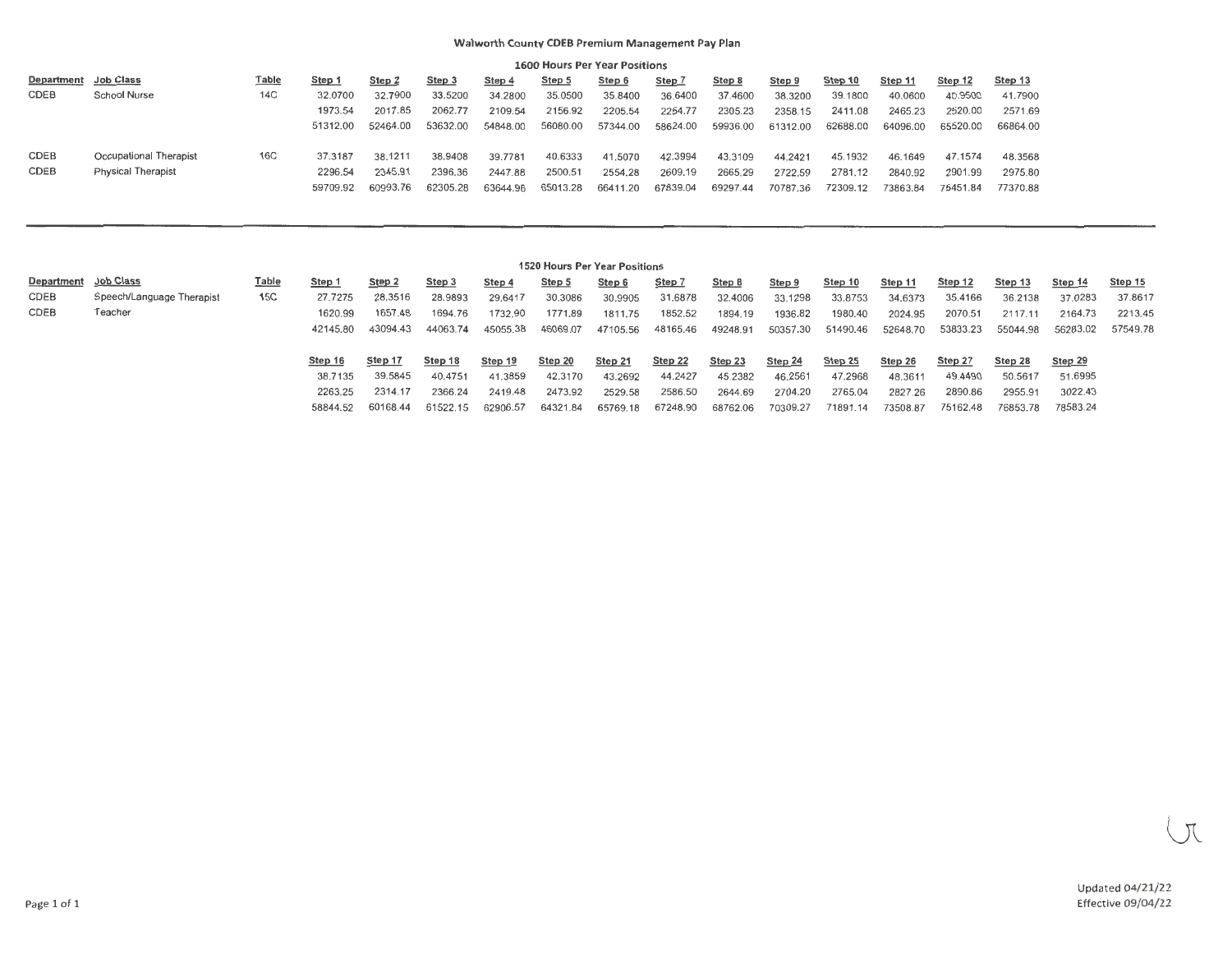# **Lakeland School Return**



**Practices for 2021-2022 School Year** 

Presented to the Walworth County Children With Disabilities Education Board on July 22, 2020

> Updated 9/14/2021 Updated 1/5/2022 Updated 3/2/2022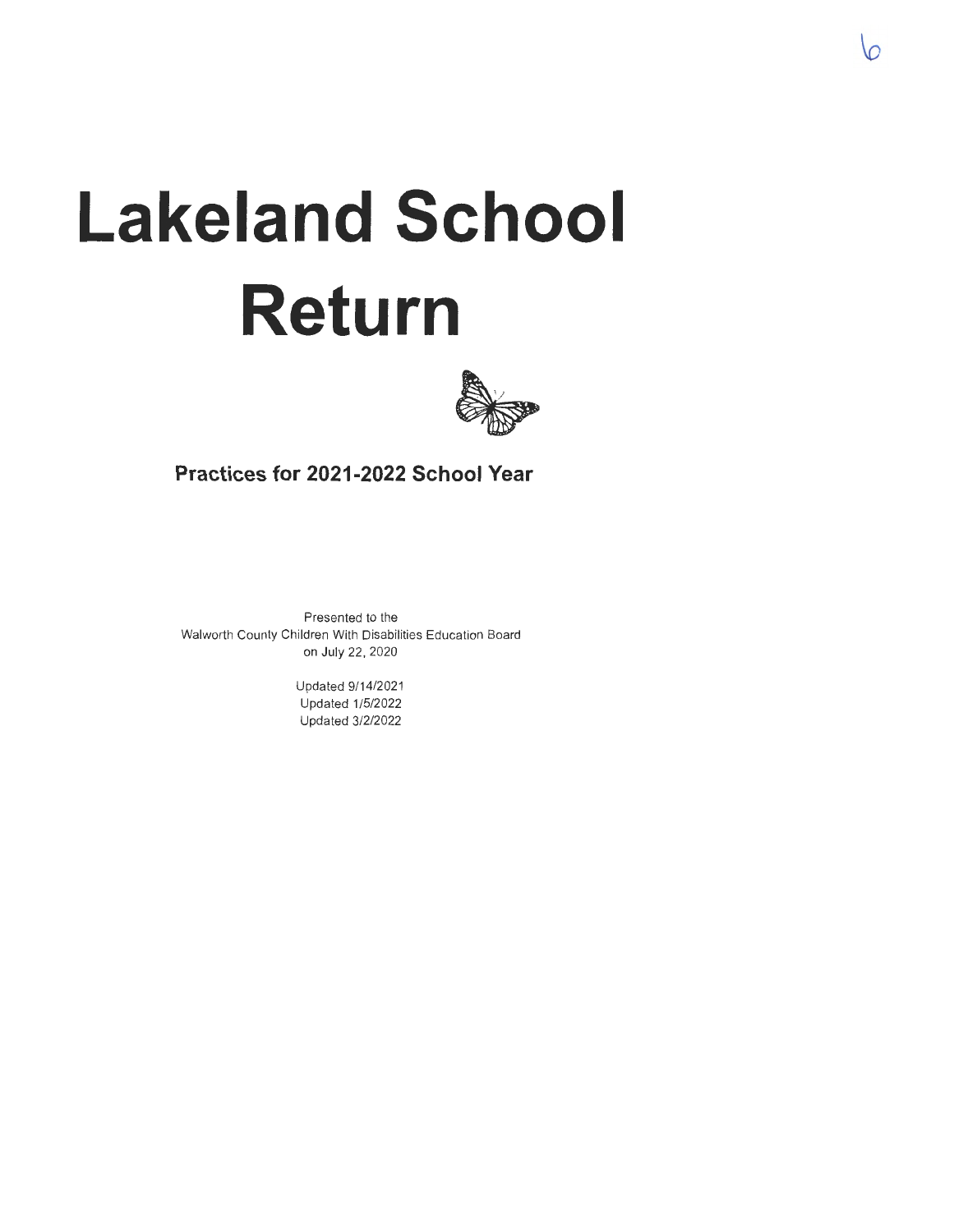### **Lakeland School Return Practices for 2021-2022 School Year**

Presented to the Walworth County Children With Disabilities Education Board on July 22, 2020. Updated 9/14/202 1 Updated 1/5/2022 Updated 3/2/2022

Lakeland School of Walworth County is committed to being as safely and widely open as possible while preserving the integrity and quality of our academic mission. Lakeland School is committed to supporting our families and staff, providing a safe instructional environment, and delivering the best possible student experience given the current circumstances. Every reasonable attempt will be made to uphold our long-standing commitment to meeting the individual needs of our students. However, Lakeland School recognizes there may be necessary changes to activities and settings over this year that may impact our traditions. Lakeland intends for the 2021-2022 school year to be full time, in person, 5 days a week to provide a high quality educational experience to our students.

**1** 

The health and safety of students, employees, and community members is the utmost priority as we return for the 2021- 2022 school year. Lakeland School continues to utilize data provided by the Centers for Disease Control, the State of Wisconsin, Walworth County Board of Supervisors, Walworth County Health Department, and the Department of Public Instruction (DPI) to guide the decision-making processes related to the school.

We ask all members of the school's community to embrace the guidelines contained in this document and to contribute to a school environment that is safe for all. **The guidelines mentioned in this document are meant to serve as universal practices to apply in various situations throughout our school. Contact information is provided throughout for additional clarification or questions.** 

As you read this, it is understandable to have mixed feelings and lots of questions. Although we are learning our new normal, most would agree that a face-to-face environment is far more effective for student learning and will better meet the social-emotional needs of our students.

**Your patience and flexibility in the weeks and months ahead will be paramount.** This once-in-a-lifetime experience is not yet over; however, we are optimistic that this year we can move into a new phase that allows us to slowly return to some of our previous traditions.

We are extremely grateful for all of your efforts over the last year and a half. We can't say thank you enough for your commitment to support Lakeland students and staff.

Lakeland Administrative Team

**This document is subject to updates, changes. and additions as further information. clarifications, and requirements are received.**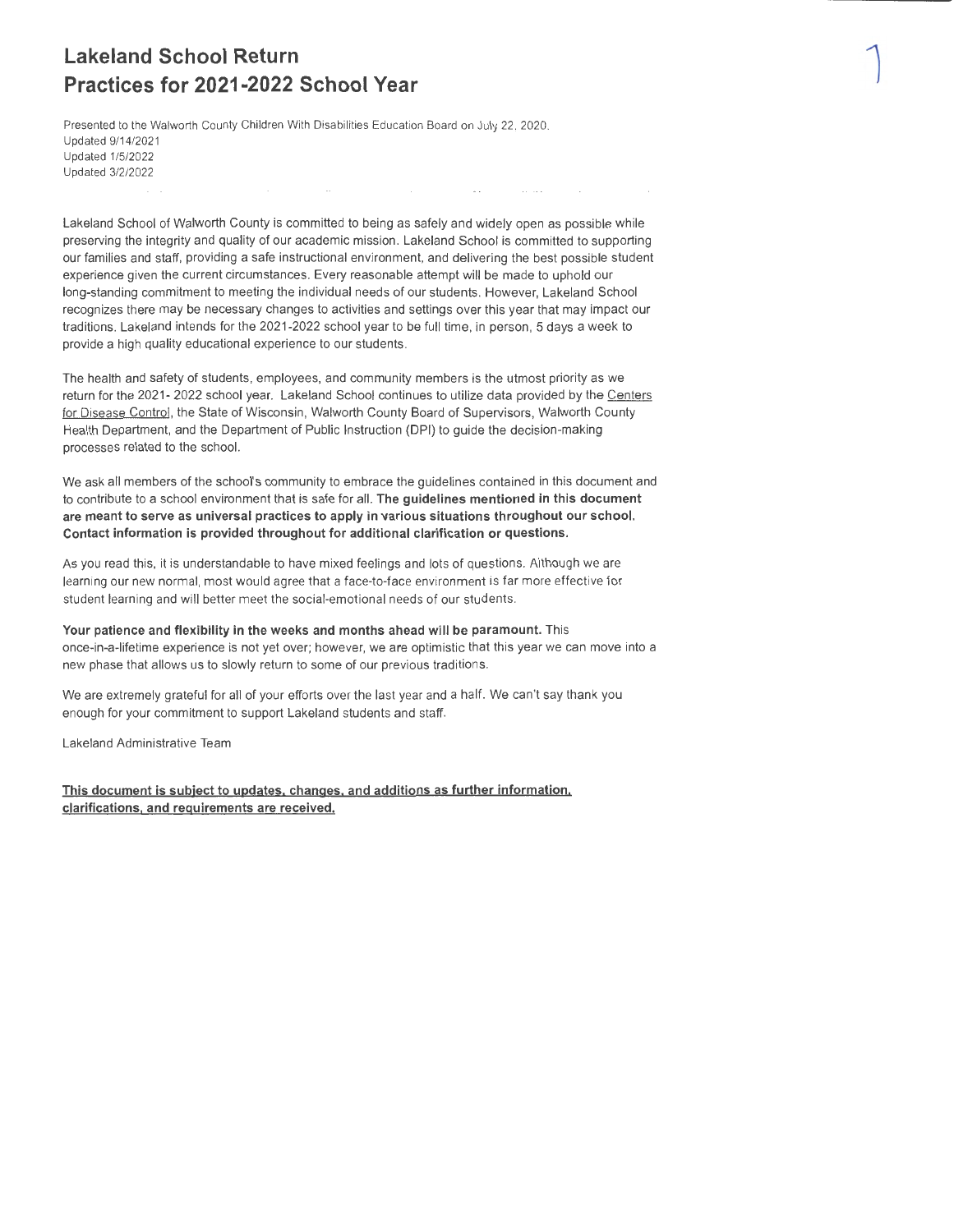### **Table of Contents**

| <b>Preventive Safety Measures</b>                                                                                        | 4        |
|--------------------------------------------------------------------------------------------------------------------------|----------|
| Social/Physical Distancing                                                                                               | 4        |
| Personal Protective Equipment                                                                                            | 4        |
| Face Coverings                                                                                                           | 4        |
| Underlying Health Conditions / Extenuating Circumstances Related to COVID-19                                             | 4        |
| Personal Hygiene                                                                                                         | 5        |
| Coughing and Sneezing                                                                                                    | 5        |
| Healthy Hand Hygiene                                                                                                     | 5        |
| Hand Sanitizing                                                                                                          | 5        |
| Cleaning and Disinfecting                                                                                                | 5        |
| Classrooms<br>Staff Offices and Individually Assigned Workspaces                                                         | 5<br>5   |
| <b>Public Spaces</b>                                                                                                     | 5        |
| Playground Areas                                                                                                         | 6        |
| Other Areas                                                                                                              | 6        |
| Meetings, Programs, and Events                                                                                           | 6        |
| Travel                                                                                                                   | 7        |
|                                                                                                                          |          |
| <b>Screening and Reporting</b>                                                                                           | 8        |
| Daily Temperature Checks Procedure and Staffing Requirements<br>Isolation Room Establishment, Requirements, and Staffing | 8<br>8   |
| Testing                                                                                                                  | 8        |
| Protocols for Student Illness and Contact Tracing (updated 01/05/2022)                                                   | 9        |
| For Anyone Who Has Been Around a Person with COVID-19                                                                    | 9        |
| Unvaccinated Staff or Students Who are Exposed Within Their Family Home                                                  | 10       |
|                                                                                                                          |          |
| <b>Configuration of Spaces</b><br><b>Barriers</b>                                                                        | 11       |
| <b>Traffic-flow Patterns</b>                                                                                             | 11<br>11 |
|                                                                                                                          |          |
| <b>Learning Environment</b>                                                                                              | 12       |
| School Resumes --                                                                                                        | 12       |
| Instructional Options --                                                                                                 | 12       |
| Face-to-Face Format                                                                                                      | 12       |
| Distant Learning Format<br>Contingency Plans                                                                             | 12<br>13 |
|                                                                                                                          |          |
| <b>Work Environment</b>                                                                                                  | 14       |
| <b>Staffing Options</b>                                                                                                  | 14       |
| <b>Shared Workstations</b>                                                                                               | 14       |
| <b>Breaks and Meals</b>                                                                                                  | 14       |
| Employee Assistance                                                                                                      | 14       |
| Communication                                                                                                            | 15       |
| Signage                                                                                                                  | 15       |
| Transportation                                                                                                           | 16       |
| <b>Bus Transportation</b>                                                                                                | 16       |
| <b>QUESTIONS?</b>                                                                                                        | 16       |
|                                                                                                                          |          |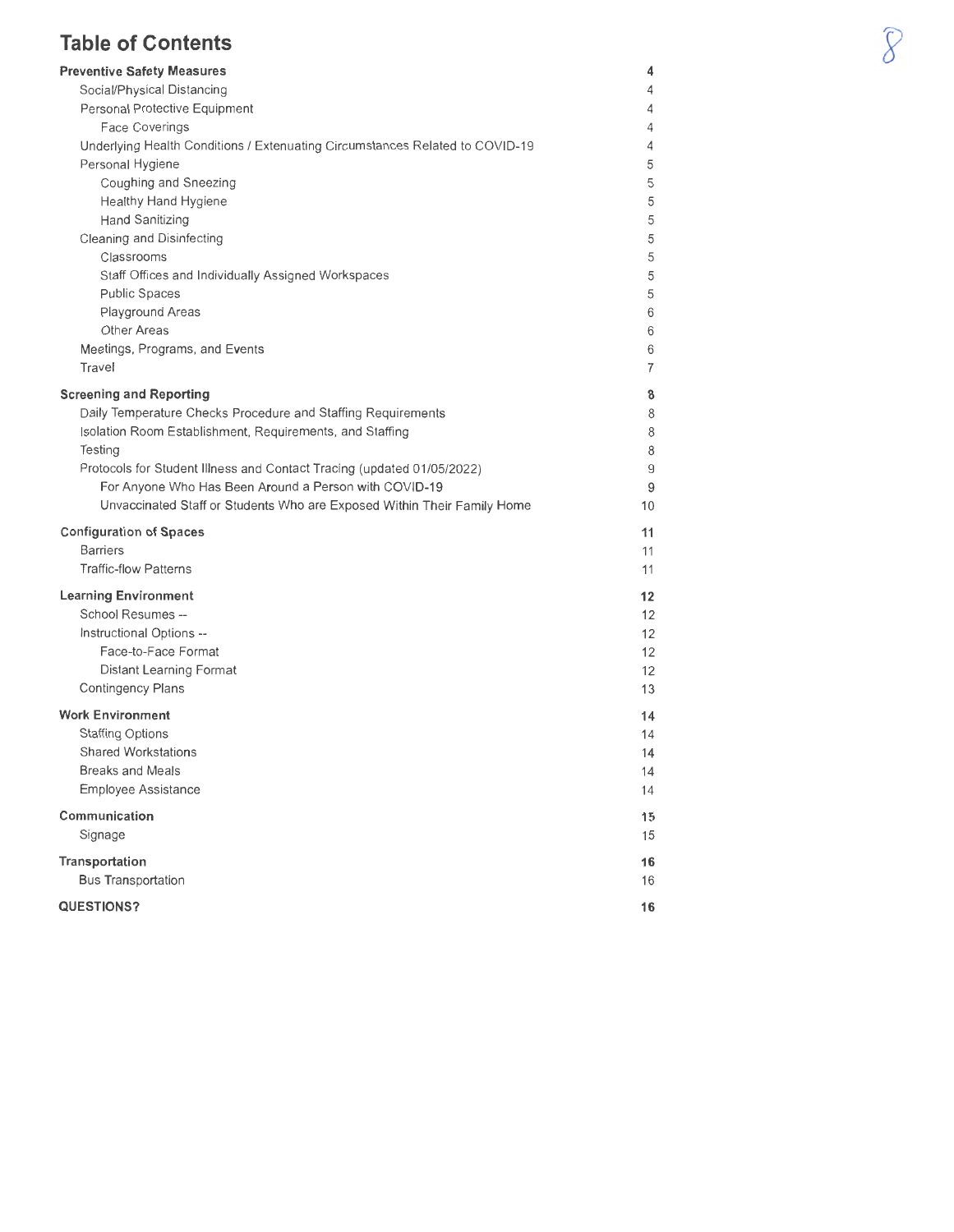### **Preventive Safety Measures** \_\_\_\_\_\_\_\_\_\_ \_

Education and training will be provided regarding the preventive safety measures.

#### **Social/Physical Distancing**

The definition of social/physical distancing regarding COVID-19 is 3ft -6ft in all directions. Social/physical distancing will be taught, practiced, and reinforced in all environments (both indoors and outdoors). However, our students' individual abilities and needs, such as feeding, self cares, therapy, and safety, may not allow for social/physical distancing at all times .

#### **Personal Protective Equipment**

#### **Face Coverings**

Wearing face coverings will reduce the spread of infection by protecting you as well as those around you. Appropriate face coverings must cover both the nose and mouth.

Lakeland staff will be required to wear school provided face coverings regardless of vaccination status (masks and/or face shields). Staff face coverings will be required in all public areas, shared spaces in hallways, classrooms, and in school-related vehicles. Face coverings should also be worn outdoors when social distancing cannot be continuously maintained between individuals.

Employees who are unable to wear face coverings due to medical reasons may request accommodations through the Walworth County Human Resources Department at 262-741-7950 or walcohr@co walworth wi us.

School staff will need to make considerations for the necessary PPE on a case-by-case basis, depending on the activity, physical proximity, and level of potential exposure throughout the day.

Students are not required to wear face masks.

### **Underlying Health Conditions/ Extenuating Circumstances Related to COVID-19**

Employees who may be particularly vulnerable to the effects of COVID-19 should contact their supervisor or administrator and Human Resources Department (262-7 41-7950) to address any safety or health concerns. Specific guidance for staff will be available from Human Resources / Public Health.

### **Personal Hygiene**

#### **Coughing and Sneezing**

Cover your mouth and nose with a tissue when you cough or sneeze. If you don't have a tissue, cough or sneeze into your elbow, not your hands. Immediately wash your hands with soap and water for at least 20 seconds. If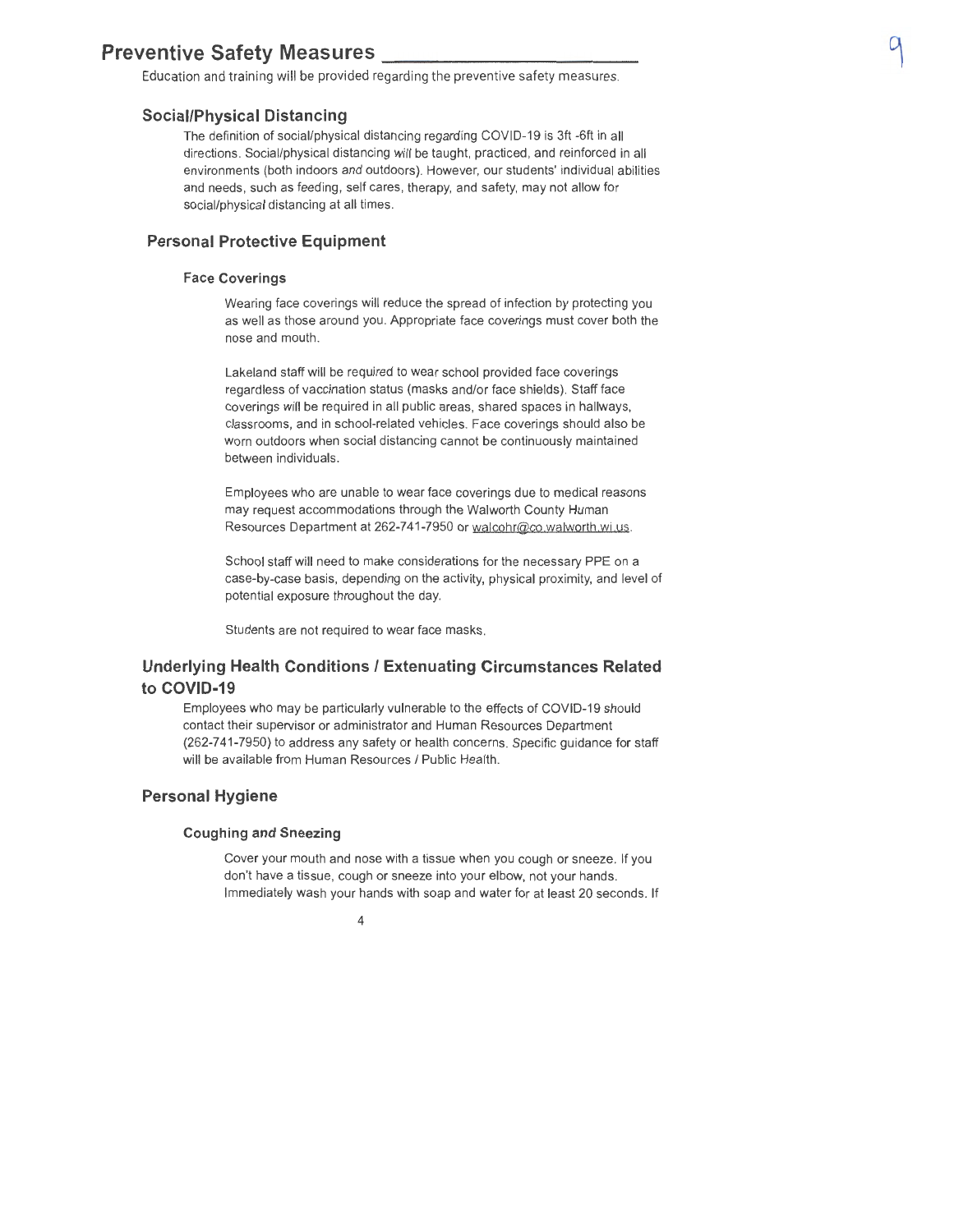soap and water are not readily available, clean your hands with hand sanitizer.

#### **Healthy Hand Hygiene**

Wash hands often with soap and water for at least 20 seconds. If soap and water are not readily available, use a hand sanitizer. Avoid touching your eyes, nose, and mouth with unwashed hands.

#### **Hand Sanitizing**

If soap and water are not readily available, hand sanitizer that contains at least 60% alcohol will be used. Cover all surfaces of your hands and rub them together until they feel dry. Hand sanitizer will be provided and used in all classrooms, department offices, and other key areas in the building.

#### **Cleaning and Disinfecting**

#### **Classrooms**

Classrooms will be equipped with basic cleaning stations, including sanitizing wipes, disposable face coverings, and hand sanitizer. Individuals are encouraged to clean their personal space before and after use. Because of the highly transitional aspect of classrooms, individual precautions and responsibility will be paramount. Classrooms will also be cleaned daily (or more often as needed) by custodial staff.

#### **Staff Offices and Individually Assigned Workspaces**

Cleaning and disinfecting offices and individually assigned workspaces **will** be the responsibility of the employee assigned to that space. Cleaning supplies will be provided to departments in order to complete basic cleaning and disinfecting of surfaces. To request additional cleaning supplies, contact the front office at 741-4115 or send email to

tmccullough@lakelandschool-walco.org. Our custodial service is not allowed to move any personal items (pictures, keys, clothing, etc.) in office spaces.

#### **Public Spaces**

Commonly touched surfaces in all public spaces will be cleaned and disinfected by custodial staff on an ongoing basis. This includes common areas such as primary entrances, hallways, and restrooms.

#### **Other Areas**

Specific questions or concerns about cleaning and disinfecting practices should be directed to the School Principal, Trish McCullough, at 741-4115 or email tmccullough@lakelandschool-walco.org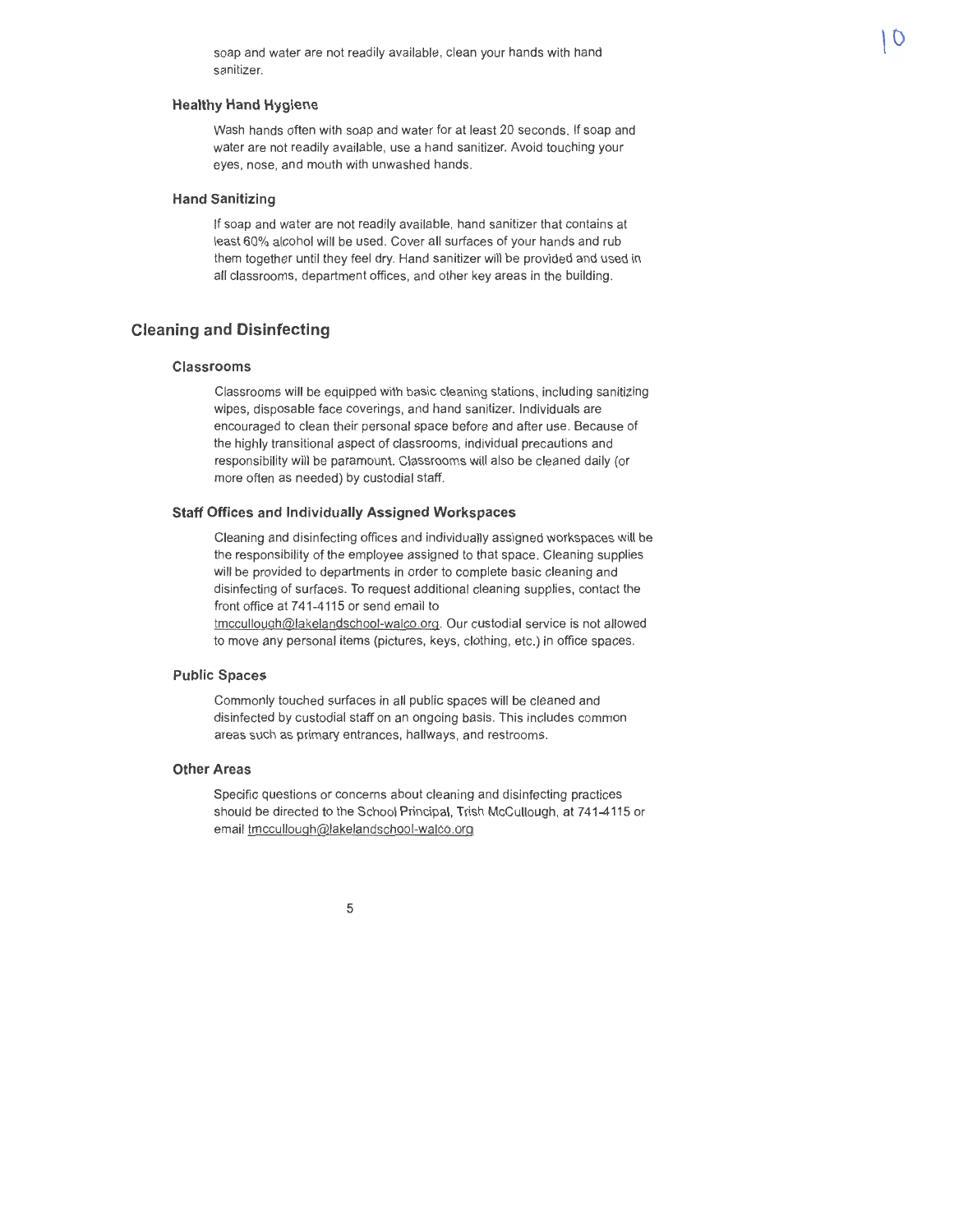### **Meetings, Programs, and Events**

All those planning Lakeland School meetings, programs, and events will use judgment when determining whether these activities can be held successfully while abiding by the social/physical distancing and personal protection guidelines. All school-led activities conducted on and off campus require reasonable efforts to be made to ensure compliance with a six-foot separation between individuals. This may require limiting the number of attendees by offering multiple event times or multiple event locations.

١

#### **At this time:**

- No visitors will be allowed in the building.
- Pick up or drop off of all supplies/materials will require a scheduled time. Please contact the office at 262-741-4118.
- All meetings that include families, districts, and other outside agencies will be held virtually.
- District tours will be in person by appointment only.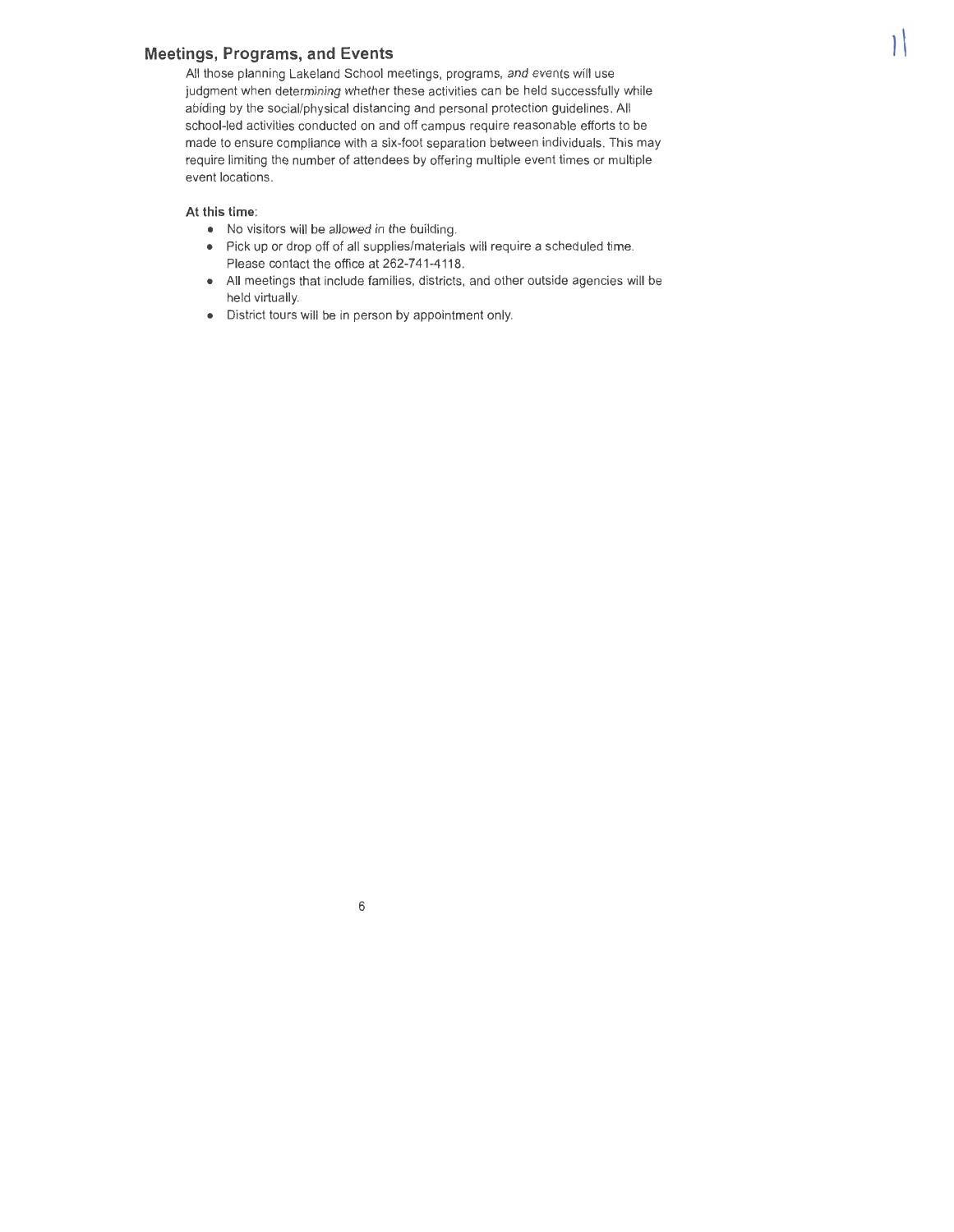### **Travel**

All employees are encouraged to limit nonessential personal travel. Visit the Wisconsin Department of Health Services and the Centers for Disease Control and Prevention prior to travel for the latest travel guidance. Until further notice, employees must report any nonessential travel to their supervisors, as travel outside of Wisconsin or their state of residence may require a self-quarantine period upon return.

Families are encouraged to share any travel plans out of the state and country. Guidance from local state and federal health agencies will be considered in each individual's return to school plan.

7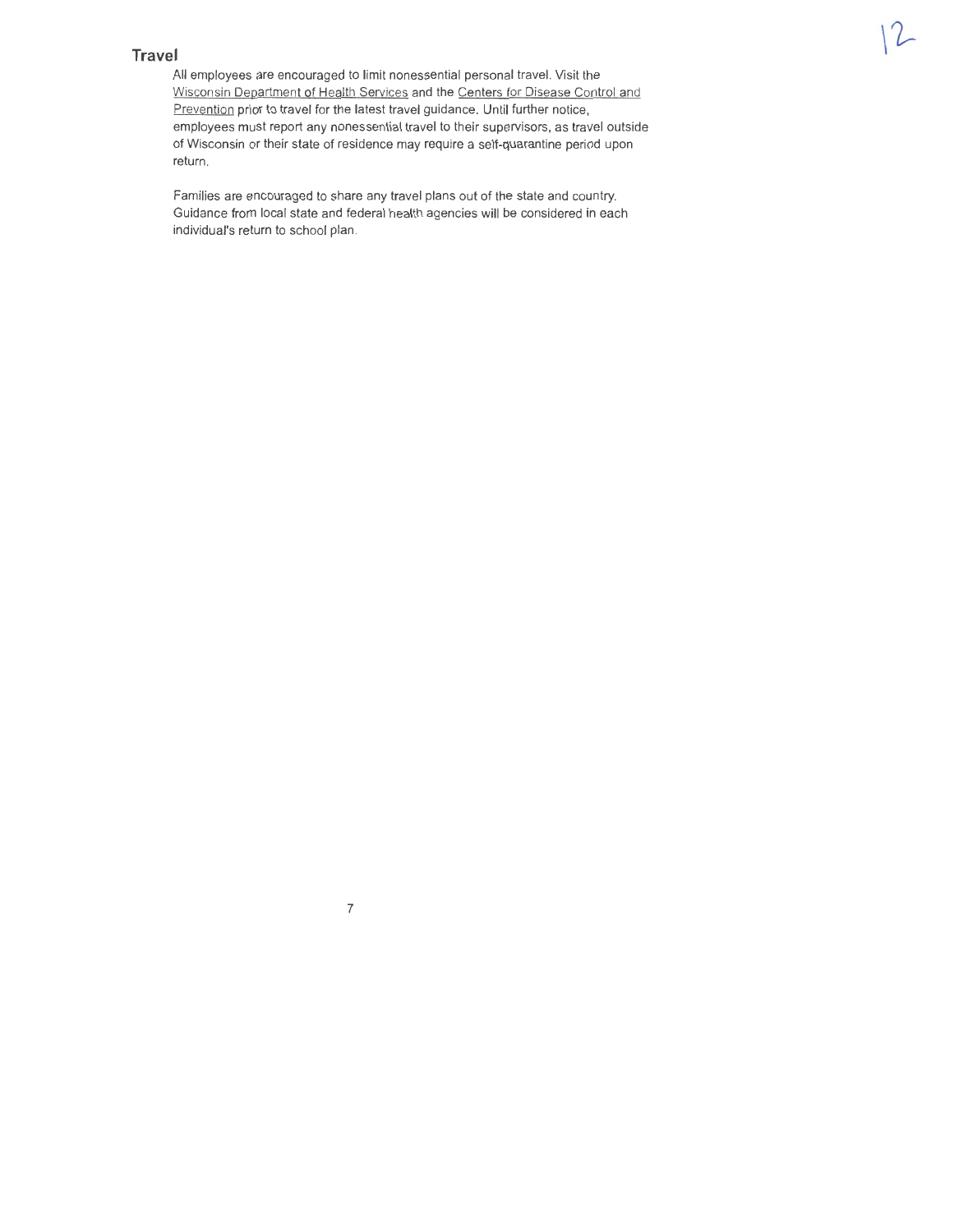### **Screening and Reporting**

### **Daily Temperature Checks Procedure and Staffing Requirements**

Temperatures for all staff will be taken each morning upon arrival in the classroom.

Designated staff will be available throughout the day to take temperatures of students during the instructional day, as necessary.

Staff will be provided with a temporal thermometer, training in the use of a temporal thermometer, and appropriate PPE.

**If the temperature of the student is greater than or equal to 100.0° Fahrenheit, the student will be taken to the predetermined room for isolation, apart from other children and staff. Escorts will maintain 6 feet of social distancing. School Health Room staff will then follow the established protocols.** 

#### **Isolation Room Establishment, Requirements, and Staffing**

The predetermined isolation room is a designated location and will be separate from the health room.

A designated staff member will be assigned to supervise students while in the predetermined isolation room awaiting pick up by the parent or guardian, should the need arise. The staff member will be provided with a gown, gloves, and a face shield as appropriate. The staff member assigned will complete the training on COVID-19 and the use of Personal Protective Equipment (PPE).

#### **Testing**

Walworth County may have limited capabilities to do testing for symptomatic students and employees. Free tests are available at various clinics and hospitals in the area. Individuals are strongly encouraged to use outside facilities as they are able. Information on testing sites can be obtained from the Wisconsin Department of Health Services.

Employees and families of students who test positive or who have been notified of contact are required to notify Lakeland School (262-7 41-4118) and Walworth County Public Health Department (262-741-3362) in order to begin contact tracing to potentially exposed individuals.

#### **Protocols for Student Illness and Contact Tracing (updated 01/05/2022)**

Contact tracing is currently being facilitated through local health officials. The staff at Walworth County Public Health Department have undergone contact tracing training and are prepared to assist in this area if needed. If through contact tracing it is determined that a student or staff member has been in close contact with a confirmed positive individual, the following protocols will be followed .

Given the nature of our students and the population we serve, Lakeland School will follow the 10 day isolation and quarantine protocols as follows: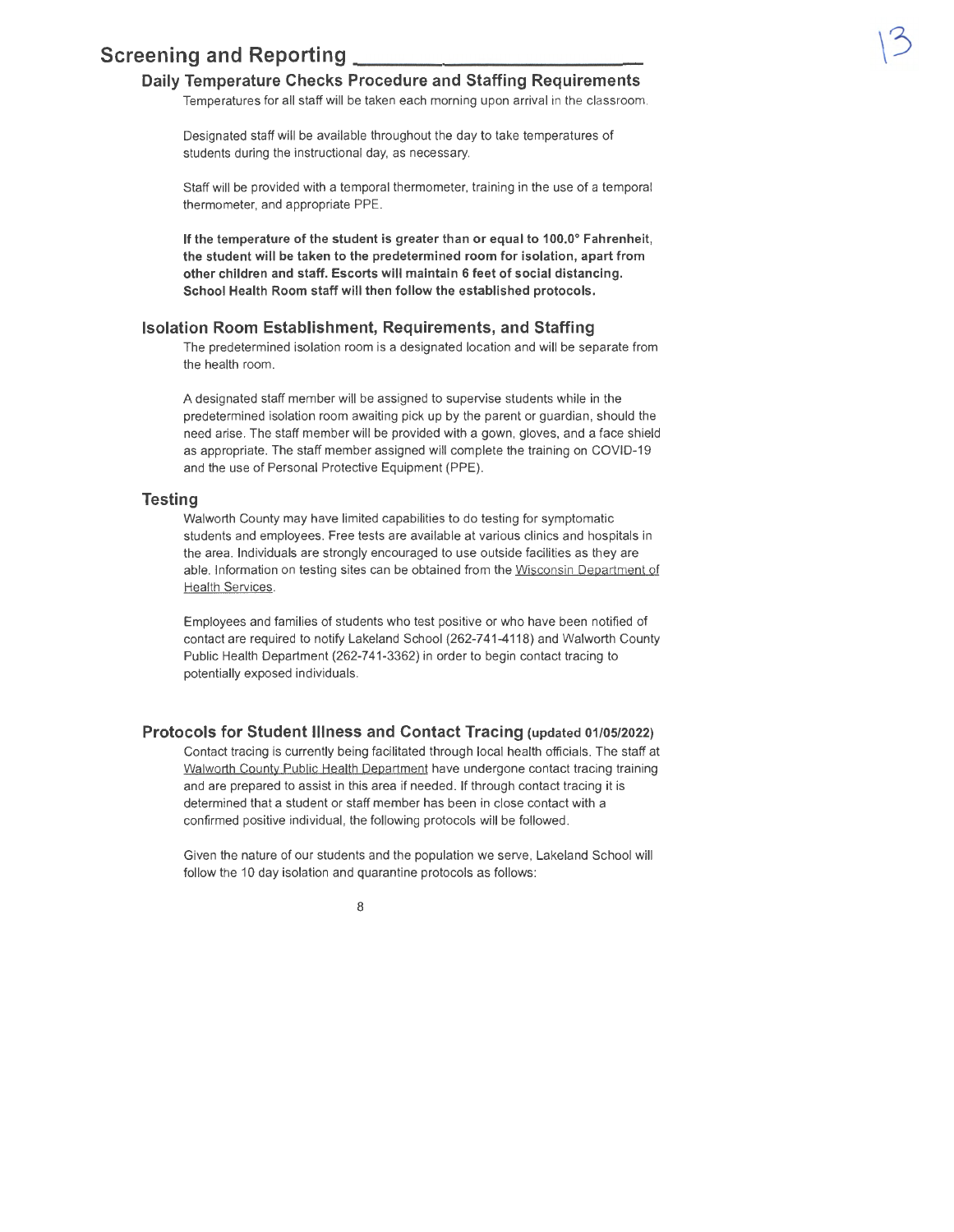#### **Quarantine**

Quarantine if you have been in close contact (within 6 feet of someone for a cumulative total of 15 minutes or more over a 24-hour period) with someone who has COVID-19, unless you have been fully vaccinated\*.

People who are fully vaccinated do NOT need to quarantine after contact with someone who had COVID-19, unless they have symptoms .. Vaccinated people should wear a mask indoors in public for 10 days following exposure or until their test result is negative.

All people should get tested 5-7 days after their exposure, even if they don't have symptoms

\*Fully vaccinated is considered:

- Completed the two part series of Pfizer or Moderna vaccine
- Completed the primary series of J&J vaccine
- Has recovered from COVID-19 in the last 90 days

#### **Isolation**

Isolation is used to separate people infected with COVID-19 from those who are not infected.

People who are in isolation should stay home until it's safe for them to be around others. At home, anyone sick or infected should separate from others, stay in a specific "sick room" or area, and use a separate bathroom (if available).

#### **For Anyone Who Has Been Around a Person with COVID-19**

Anyone who has had close contact with someone with COVID-19 should stay home for 10 days after their last exposure to that person.

However, anyone who has had close contact with someone with COVID-19 and who meets the following criteria does NOT need to stay home.

• Fully vaccinated and shows no symptoms of COVID-19 or have tested positive for COVID-19 in the last 90 days.

However, fully vaccinated people should (should, has no special legal meaning/ shall, means mandatory) get tested 5-7 days after their exposure, although it is not required. Even if they do not have symptoms, vaccinated people with exposure should continue to wear a mask indoors while in public for 10 days following exposure or until their test result is negative.

Unvaccinated students or staff (who have not had COVID-19 in the last 90 days) will need to stay home and can do one of the following if they have come in close contact with an individual who has COVID-19:

• Take COVID test (PCR or Rapid- no home tests) 5-7 days after exposure, if negative, can return on day 8. **OR**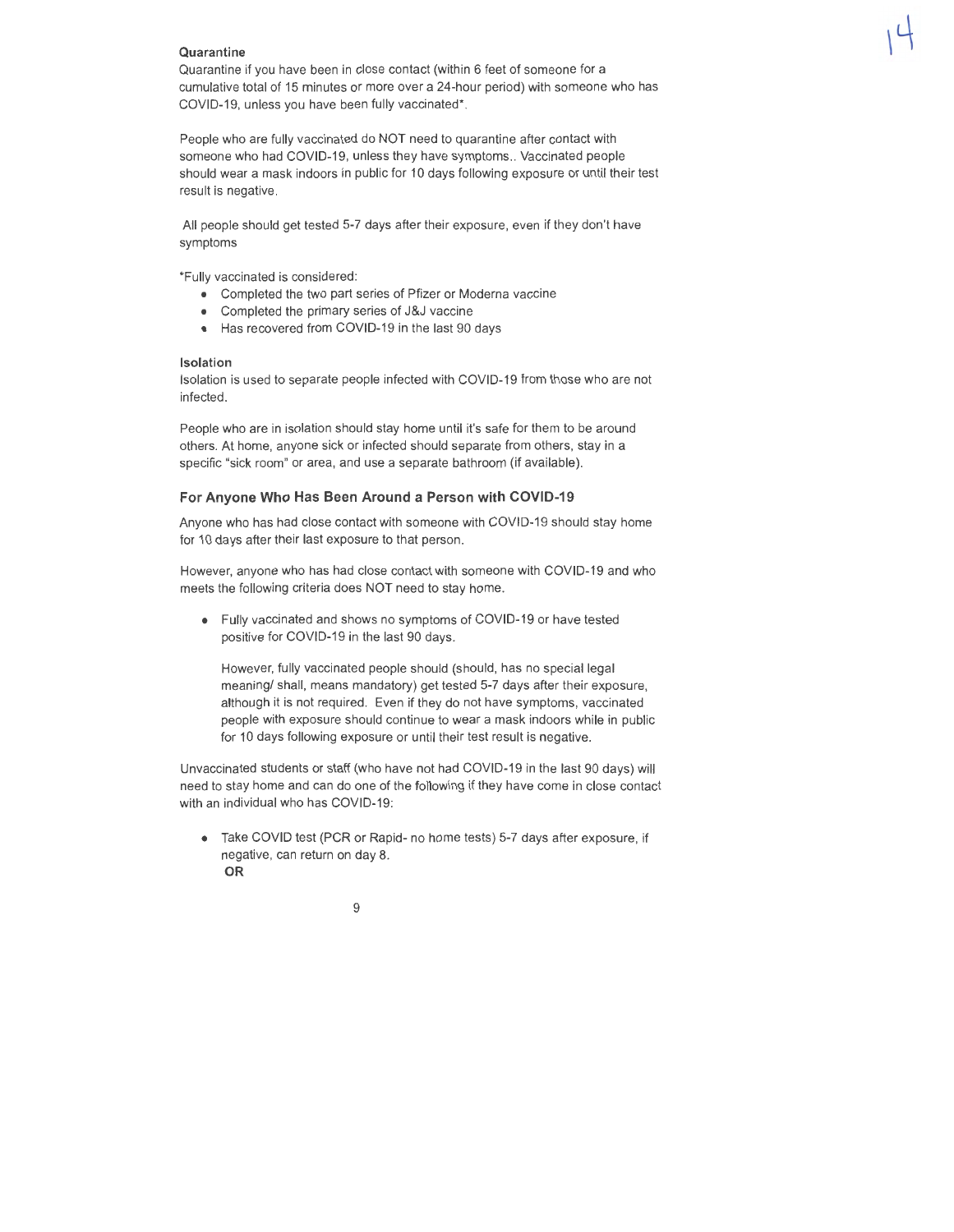• Forgo testing, and return after 10 days of quarantine, as long as no symptoms are present.

Individuals who have had a confirmation of COVID-19 infection must remain out of the building until:

- They have had no fever for at least 72 hours (three full days}, without the use of fever-reducing medication.
- At least 10 days have passed since the symptoms first appeared and they are symptom-free. Symptoms may include:
	- Fever or chills
	- Cough
	- Shortness of breath or difficulty breathing
	- Fatigue
	- Muscle or body aches
	- Headache
	- New loss of taste or smell
	- Sore throat
	- Congestion or runny nose
	- Nausea or vomiting
	- Diarrhea
	- This list does not include all possible symptoms. CDC will continue to update this list as we learn more about COVID-19.

### **Unvaccinated Staff or Students Who are Exposed Within Their Family Home**

- Will need to quarantine for 10 days from the last day of close contact with the positive case in the home
- If unable to isolate within the home, the exposed individual will have to start their quarantine once their family members finishes their isolation period

Transmission rates are significantly higher amongst family members living under the same roof and extra precautions are needed .

### **Configuration of Spaces** \_\_\_\_\_\_\_\_\_\_\_ \_

All areas within the school will make reasonable efforts to ensure compliance with a 3ft- 6ft separation between individuals to correspond to current state guidelines. Reconfiguration of classroom spaces will be done to ensure social distancing is maintained inside the building, as well as outdoor spaces throughout the Lakeland School campus, in transportation provided, and in related service areas, and other learning spaces.

### **Barriers**

Barriers or physical controls will be installed in areas where face-to-face interactions are required, such as the front office/reception . A physical barrier can be a means of reducing exposure to droplet exchange.

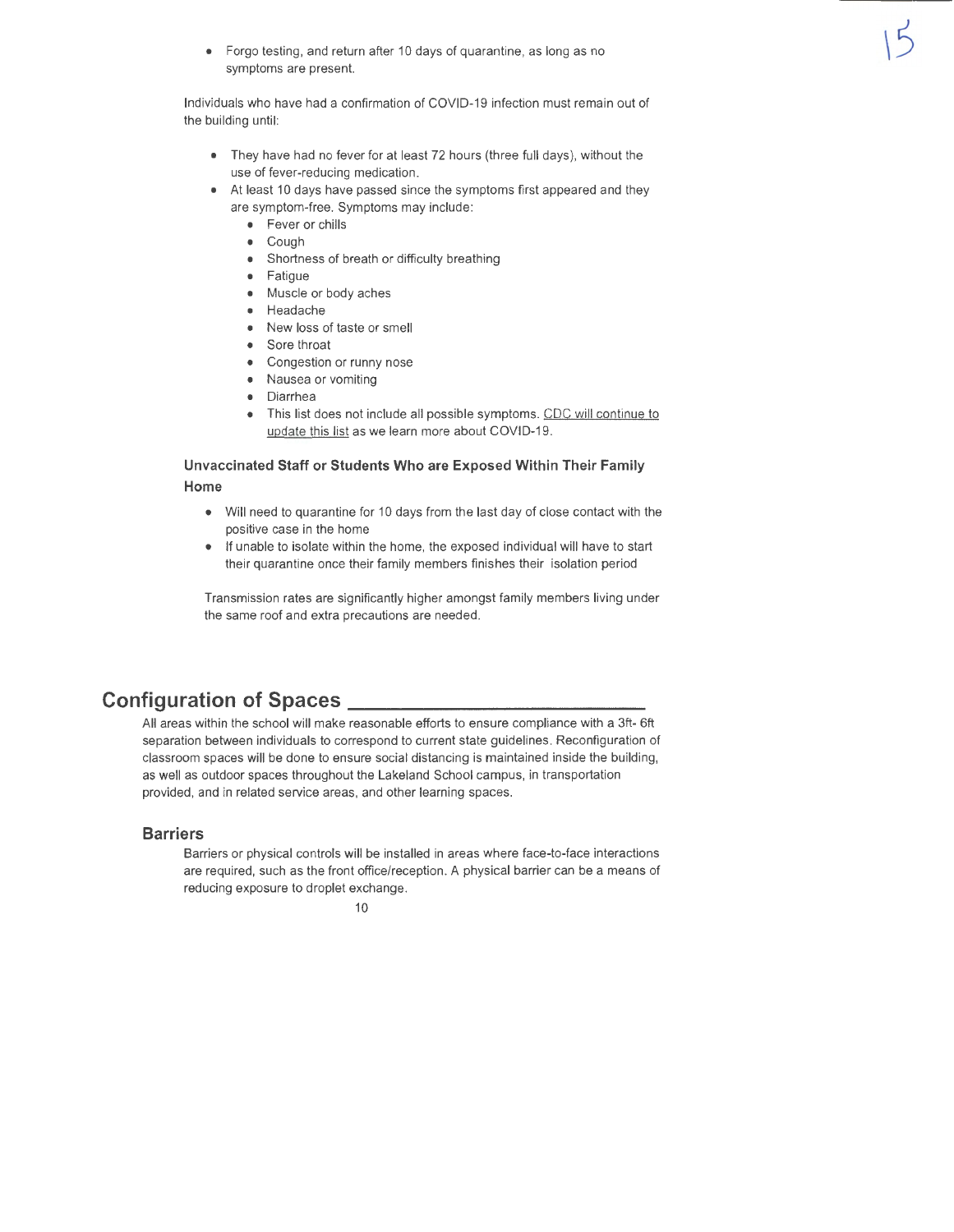### **Traffic-flow Patterns**

Physical barriers, closures, or one-way traffic patterns will be in place within the building and classrooms to limit potential exposures. Contact the administration to share suggested locations for traffic-flow changes.

11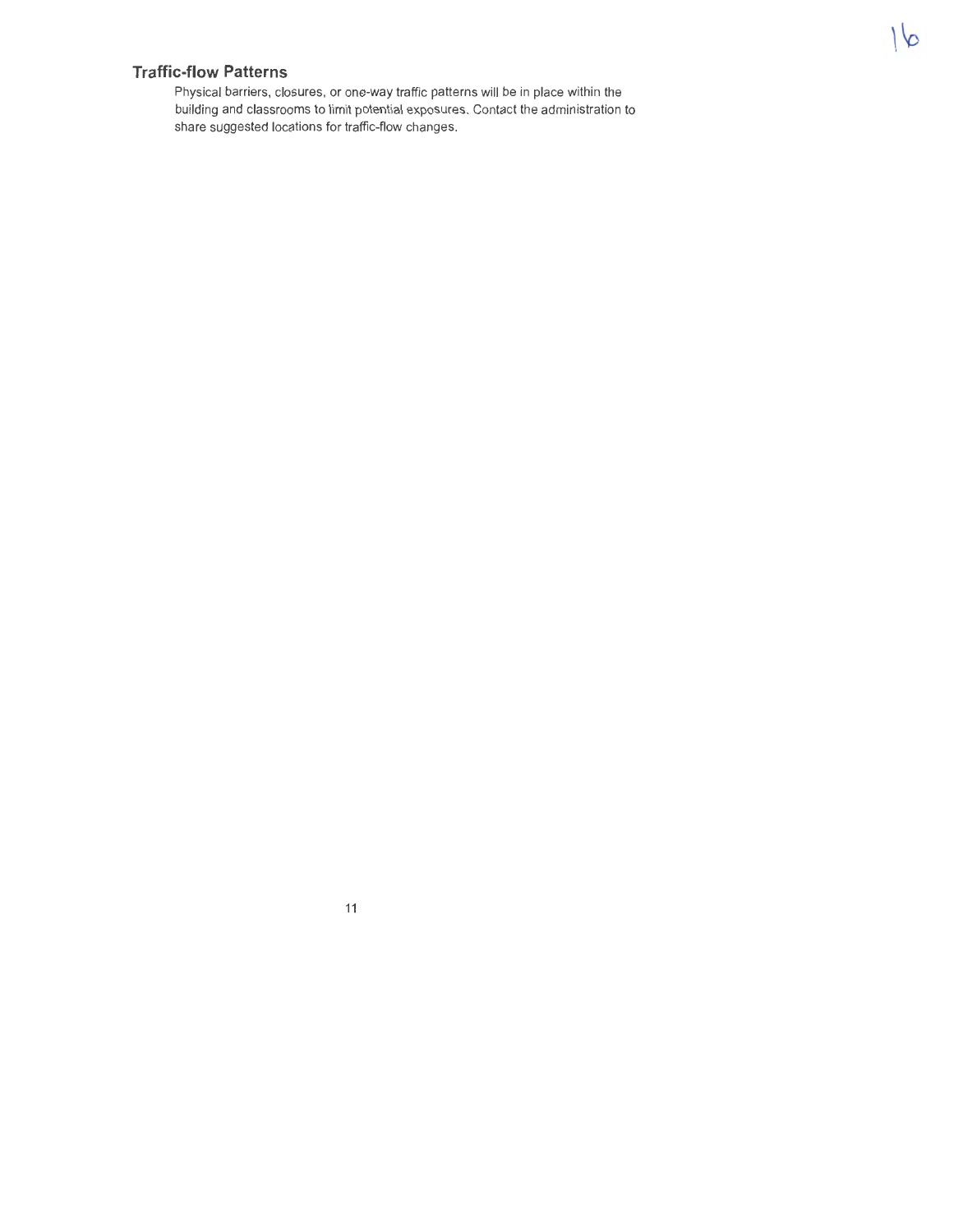### **Learning Environment**

Lakeland School intends to maximize face-to-face instruction while preserving the health and safety of everyone in our classrooms and school building. In order to achieve that, we will follow social/physical distancing guidelines and require all employees and essential duty staff to wear face coverings in all classrooms and other areas of the building. Students will be encouraged to wear face coverings in all classrooms and other areas of the building .

#### **School Resumes** --

Classes will begin as planned on Tuesday, September 1, 2021 .

#### **Instructional Options** --

Below are descriptions of the delivery formats that will be offered for the 2021-2022 school year.

#### **Face-to-Face Format**

Students will attend school in-person, five days a week, with risk mitigation procedures in place. We are rethinking how we use classrooms and spaces within the building to maximize space. Students will move between classes in small groups with limited additional interaction throughout the day. Individual and sealed lunches **will** be served in the classroom. Students will be provided with a water bottle for use with sensor-activated refill stations at school. Traditional bubblers will be turned off.

Modified classroom seating layouts and class sizes for face-to-face teaching have been developed to fulfill social distancing and room capacity requirements following current public health guidelines. To maintain these distances, seating and other furniture should not be removed or rearranged at any point during the school year. Refer to the Cleaning and Disinfecting section of this plan for additional information.

If at any time students are unable to attend, as in a typical school year, employees will work with the family to determine options for completing the work.

#### **Distant Learning Format**

#### **Distant Learning is not currently an option.**

Lakeland School recognizes that throughout the year, for a variety of reasons, we may have to temporarily shift to all-school virtual learning. We are committed to supporting students and families through virtual learning.

In this format, the class will be taught fully remote using Class DOJO / Google Classroom as our Distant Learning Platform. As an example, the instructor might post an assignment or a video, pose a question to the class page for the students to complete, and/or the employee might arrange for smaller group lessons in 30 minute blocks at staggered times throughout the day for virtual face to face instruction.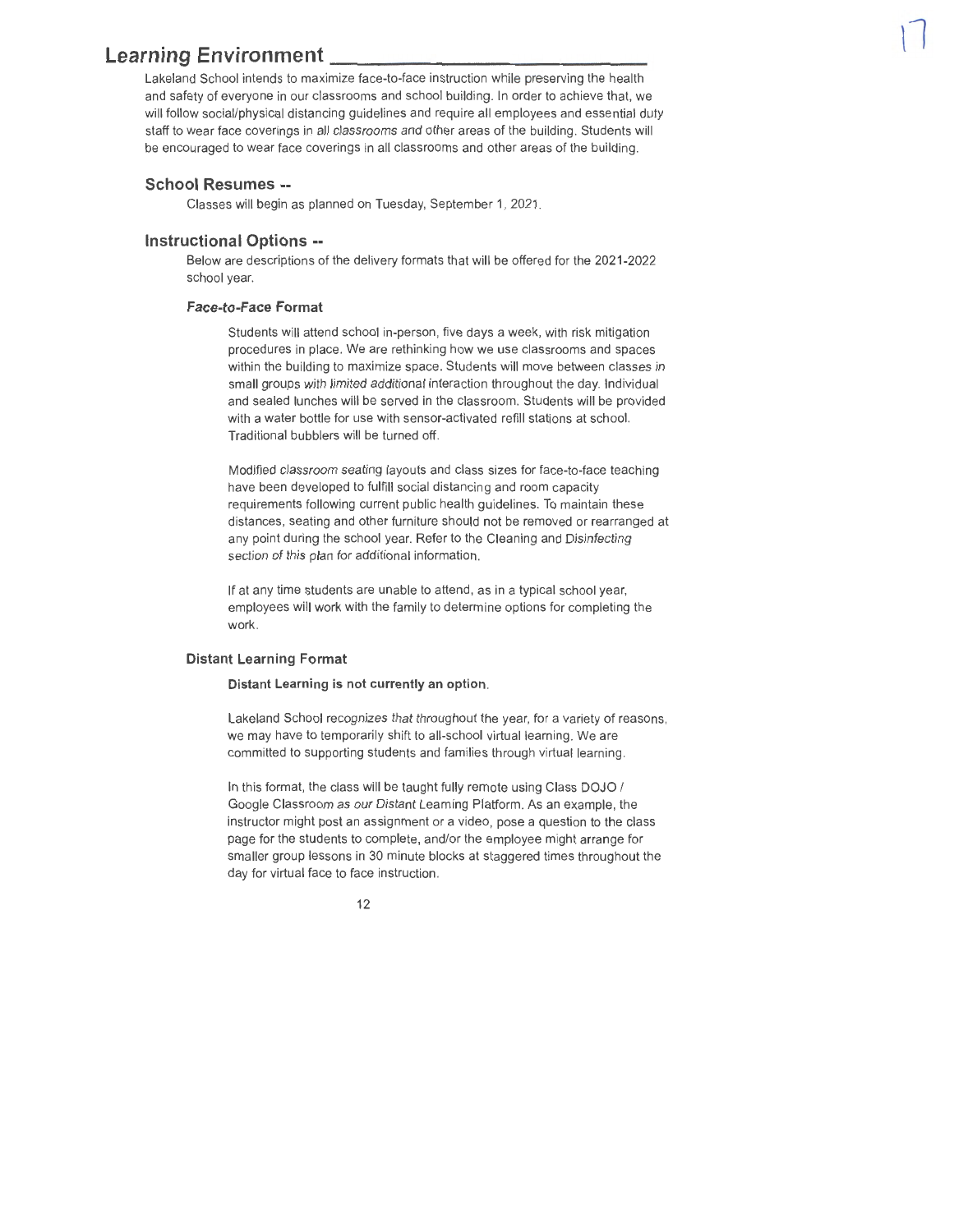### **Contingency Plans**

All employees are expected to develop contingency plans for the following scenarios:

 $\overline{8}$ 

- An outbreak resulting in a temporary break (short-term or extended).
- Any circumstances that result in the need for 100% remote learning.
- Further reduction of class sizes due to federal or state guidelines.
- An employee's transition to distant learning due to a positive exposure or other related concern.

13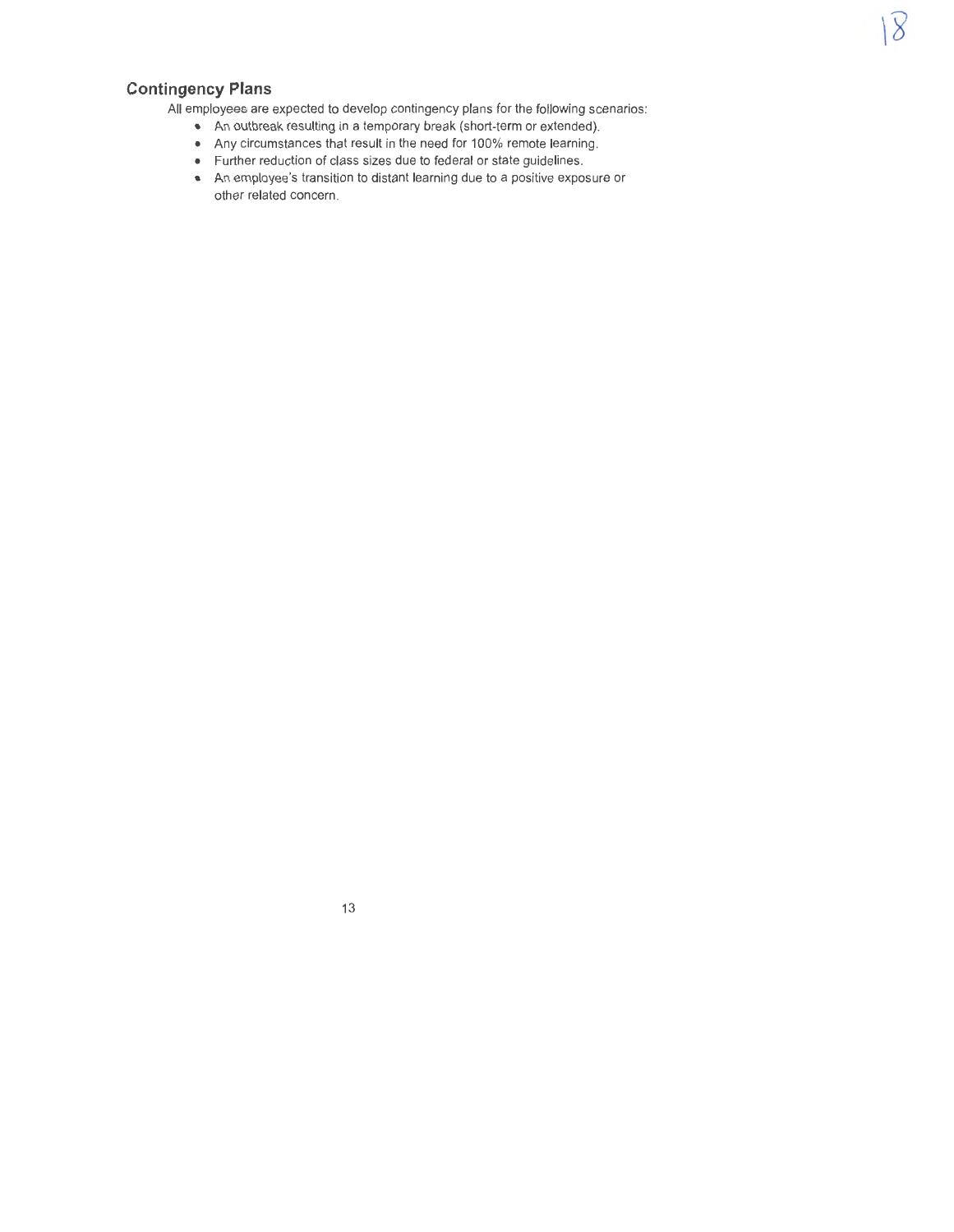# **Work Environment \_\_\_\_\_\_\_\_**<br>Staffing Options

Administration reserves the right to make staffing assignments, as needed. All employees should communicate health and safety concerns with administration and the Human Resources Department to make arrangements. Please see the Human Resources/ Public Health document detailing this information.

### **Shared Workstations**

All employees are asked to share the responsibilities of maintaining safe working conditions by frequently cleaning and disinfecting equipment and surfaces in shared working areas. See the Cleaning and Disinfecting section of this plan for more information.

### **Breaks and Meals**

Break rooms and other shared spaces must maintain a safe social distance of six feet between individuals. Creating a break schedule for these areas should be considered to maintain safe social distance.

#### **Employee Assistance**

For information on the Employee Assistance Program, through EAP and the Walworth County Human Resources Department, email Human Resources or call 262-7 41-7950. These services are available to employees, their spouses or significant others, and their dependents.

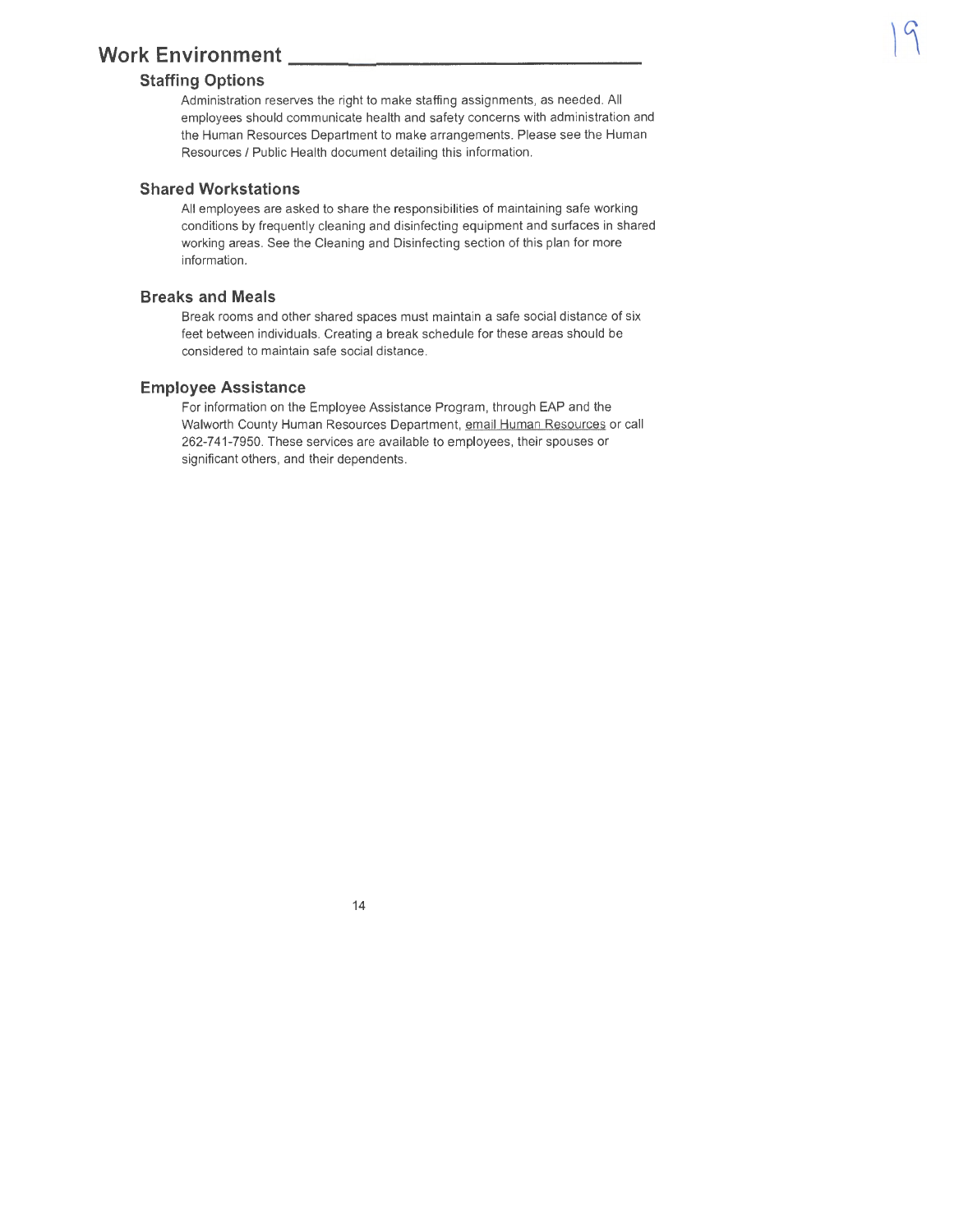**Communication** <br>
Communication is a critical component of the Lakeland School Return Plan. Making sure that we are communicating key messages both internally and externally will be important as we work to build confidence in our school's ability to bring students and employees back to school in a safe way.

These communications will be developed by Lakeland School Administration in partnership with stakeholders across the fifteen Walworth County School Districts and in line with Walworth County communications and local, state, and national health guidelines, with an emphasis on health and safety information, best practices, and the idea of the social covenant to keep our community safe.

The School Information on Coronavirus website will serve as the central hub for information and will be updated regularly as appropriate. Additional communications will include broadcast emails and Skylerts to families and employees, social media updates, Webex Event or Micolab meetings, targeted audience communications, and collaboration with traditional media.

#### **Signage**

All signage pertaining to operational changes and social covenant and health practices will be consistent and follow the established procedure for design, approval, production, and posting. Signage may include, but is not limited to: directional arrows indicating which way people should be moving in the building to eliminate cross traffic and reminders to wash hands, wear face coverings, and practice physical distance, among other reminders.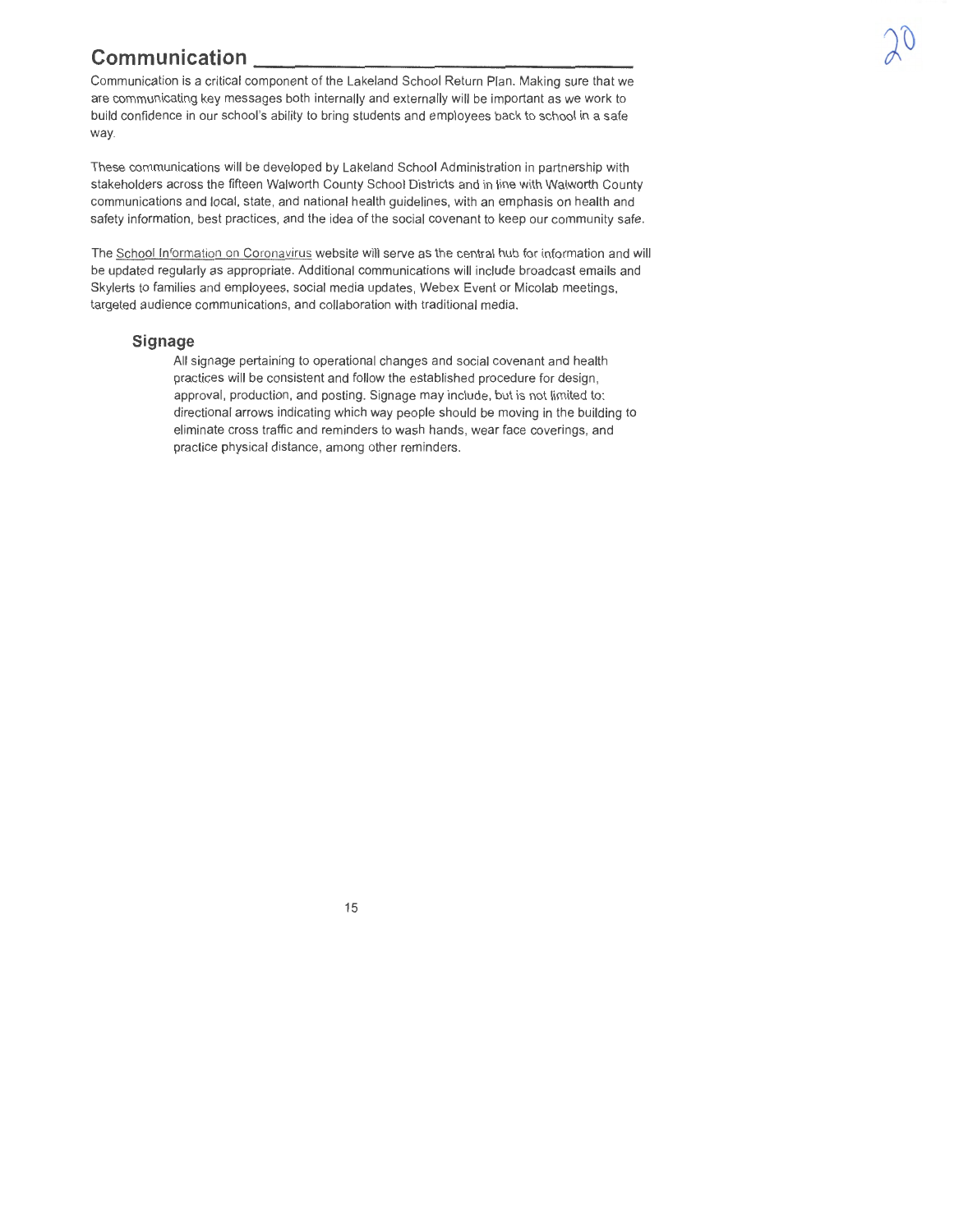### **Transportation \_\_\_\_\_\_\_\_\_\_\_\_\_\_\_ \_**

### **Bus Transportation**

Seating on the bus will likely be assigned. Bus drivers will be encouraged to wear face masks when interacting with students. Sanitizing of buses will occur before and after each route.

### **QUESTIONS?**

For questions or comments related to the Lakeland School Return, contact the Lakeland School Administration at 262-741-4118 or visit the Lakeland School COVID-19 page.

**Please watch your email and our website for further updates.**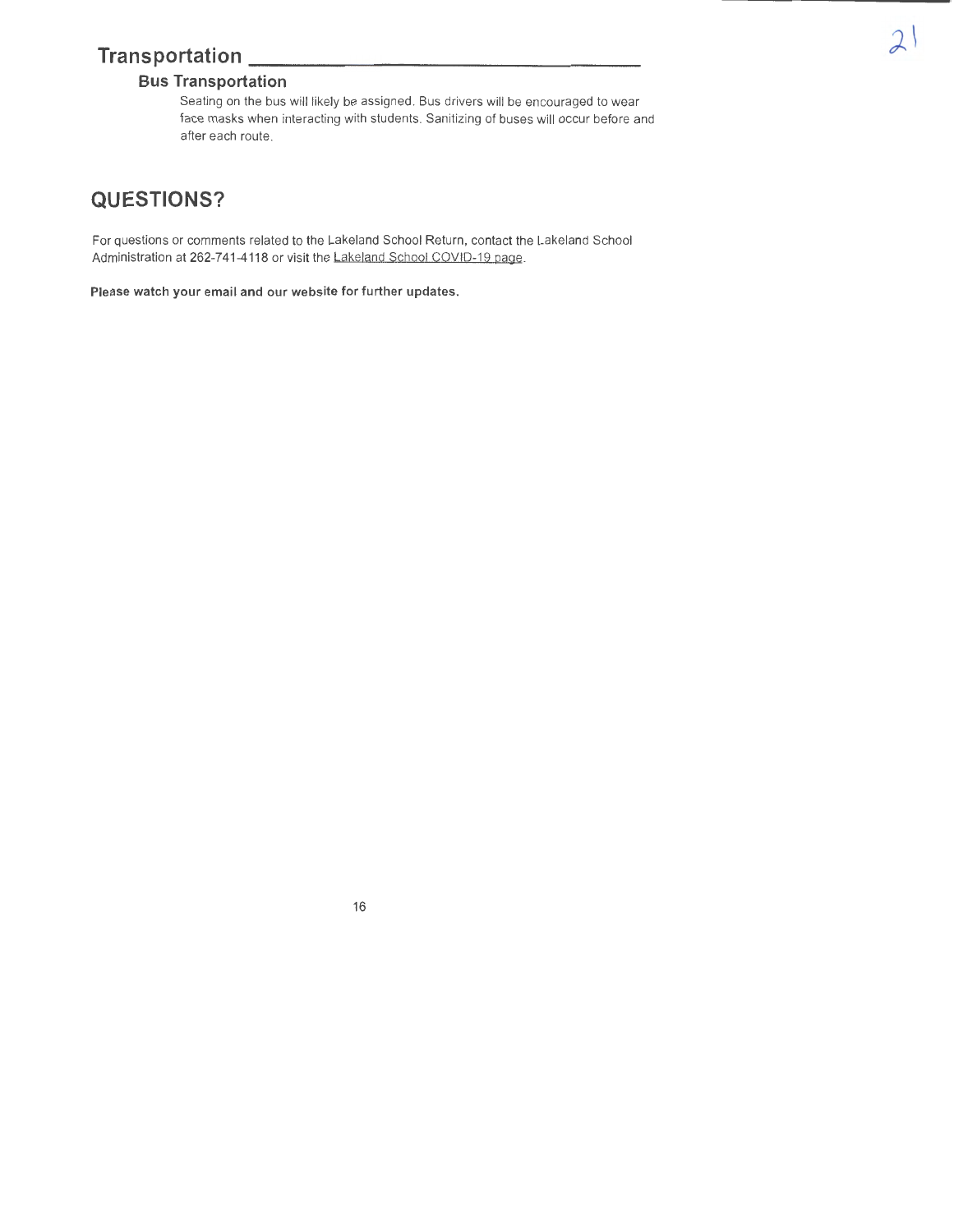

6531 Irvine Center Drive Suite 100 Irvine, California 92618 (949) 656-3133 https://www.illuminateeducation.com/

# )-?- **Client Order Q-145159**

| <b>Prepared Date:</b><br>Valid Through:               | 2/28/2022<br>7/15/2022      | Customer:<br>Address: | <b>Lakeland School</b><br>PO Box 1001<br>Elkhorn, Wisconsin 53121 |
|-------------------------------------------------------|-----------------------------|-----------------------|-------------------------------------------------------------------|
| Prepared By:                                          | Kristi Johnston             |                       |                                                                   |
| <b>Start Date:</b><br>End Date:<br><b>Quote Term:</b> | 7/1/2022<br>6/30/2025<br>36 | Contact:<br>Phone:    | Laura Braatz                                                      |

### **Year1**

#### Dates: 7/1/2022 - 6/30/2023

| QTY | <b>PRODUCT</b>                              | <b>DESCRIPTION</b>                                                                                                                                                                                                                                          | <b>UNIT</b>                | <b>TOTAL</b> |
|-----|---------------------------------------------|-------------------------------------------------------------------------------------------------------------------------------------------------------------------------------------------------------------------------------------------------------------|----------------------------|--------------|
| 153 | eduCLIMBER, Software<br>License             | eduCLIMBER allows districts to easily import and visualize a wide range of student<br>data including academic, SEL, behavior, attendance, and intervention. Districts can then<br>create custom dashboards to identify ways to improve student achievement. | \$4,000.00                 | \$4,000.00   |
| 153 | Achievement Dashboard.<br>Software License  | Achievement Dashboard is the easiest, most user-friendly district dashboarding tool on<br>\$0.00<br>the market by providing school/district leaders with a way to present key insights via<br>customizable visualizations.                                  |                            | \$0.00       |
| 3   | <b>Virtual Consultations.</b><br>eduCLIMBER | One-hour of virtual coaching for eduCLIMBER.                                                                                                                                                                                                                | \$165,00                   | \$495.00     |
| 3   | Learning Community,<br>eduCLIMBER           | Access to eduCLIMBER content, resources, and usage reporting within Illuminate<br><b>Education's Learning Management System.</b>                                                                                                                            | \$75.00                    | \$225.00     |
|     |                                             |                                                                                                                                                                                                                                                             | <b>Year 1 Subtotal:</b>    | \$4,720.00   |
|     |                                             |                                                                                                                                                                                                                                                             | <b>Year 1 Grand Total:</b> | \$4,720.00   |

### **Year2**

#### Dates: 7/1/2023 - 6/30/2024

| Year <sub>2</sub> |                                             |                                                                                                                                                                                                                                                             |                            | Dates: 7/1/2023 - 6/30/2024 |  |
|-------------------|---------------------------------------------|-------------------------------------------------------------------------------------------------------------------------------------------------------------------------------------------------------------------------------------------------------------|----------------------------|-----------------------------|--|
| <b>QTY</b>        | <b>PRODUCT</b>                              | <b>DESCRIPTION</b>                                                                                                                                                                                                                                          | <b>UNIT</b>                | <b>TOTAL</b>                |  |
| 153               | eduCLIMBER, Software<br>License             | eduCLIMBER allows districts to easily import and visualize a wide range of student<br>data including academic, SEL, behavior, attendance, and intervention. Districts can then<br>create custom dashboards to identify ways to improve student achievement. | \$4,500.00                 | \$4,500.00                  |  |
| 153               | Achievement Dashboard.<br>Software License  | Achievement Dashboard is the easiest, most user-friendly district dashboarding tool on<br>the market by providing school/district leaders with a way to present key insights via<br>customizable visualizations.                                            | <b>SO.00</b>               | \$0.00                      |  |
| 3                 | <b>Virtual Consultations.</b><br>eduCLIMBER | One-hour of virtual coaching for eduCLIMBER.                                                                                                                                                                                                                | \$165.00                   | \$495.00                    |  |
| 3                 | Learning Community,<br>eduCLIMBER           | Access to eduCLIMBER content, resources, and usage reporting within Illuminate<br><b>Education's Learning Management System.</b>                                                                                                                            | \$75.00                    | \$225.00                    |  |
|                   |                                             |                                                                                                                                                                                                                                                             | <b>Year 2 Subtotal:</b>    | \$5,220.00                  |  |
|                   |                                             |                                                                                                                                                                                                                                                             | <b>Year 2 Grand Total:</b> | \$5,220.00                  |  |

**Year3** 

| Year $3$   |                                 | Dates: 7/1/2024 - 6/30/2025                                                                                                                                                                                                                                 |             |              |  |
|------------|---------------------------------|-------------------------------------------------------------------------------------------------------------------------------------------------------------------------------------------------------------------------------------------------------------|-------------|--------------|--|
| <b>OTY</b> | I PRODUCT                       | <b>DESCRIPTION</b>                                                                                                                                                                                                                                          | <b>UNIT</b> | <b>TOTAL</b> |  |
| 153        | eduCLIMBER, Software<br>License | eduCLIMBER allows districts to easily import and visualize a wide range of student<br>data including academic, SEL, behavior, attendance, and intervention. Districts can then<br>create custom dashboards to identify ways to improve student achievement. | \$5,000.00  | \$5,000.00   |  |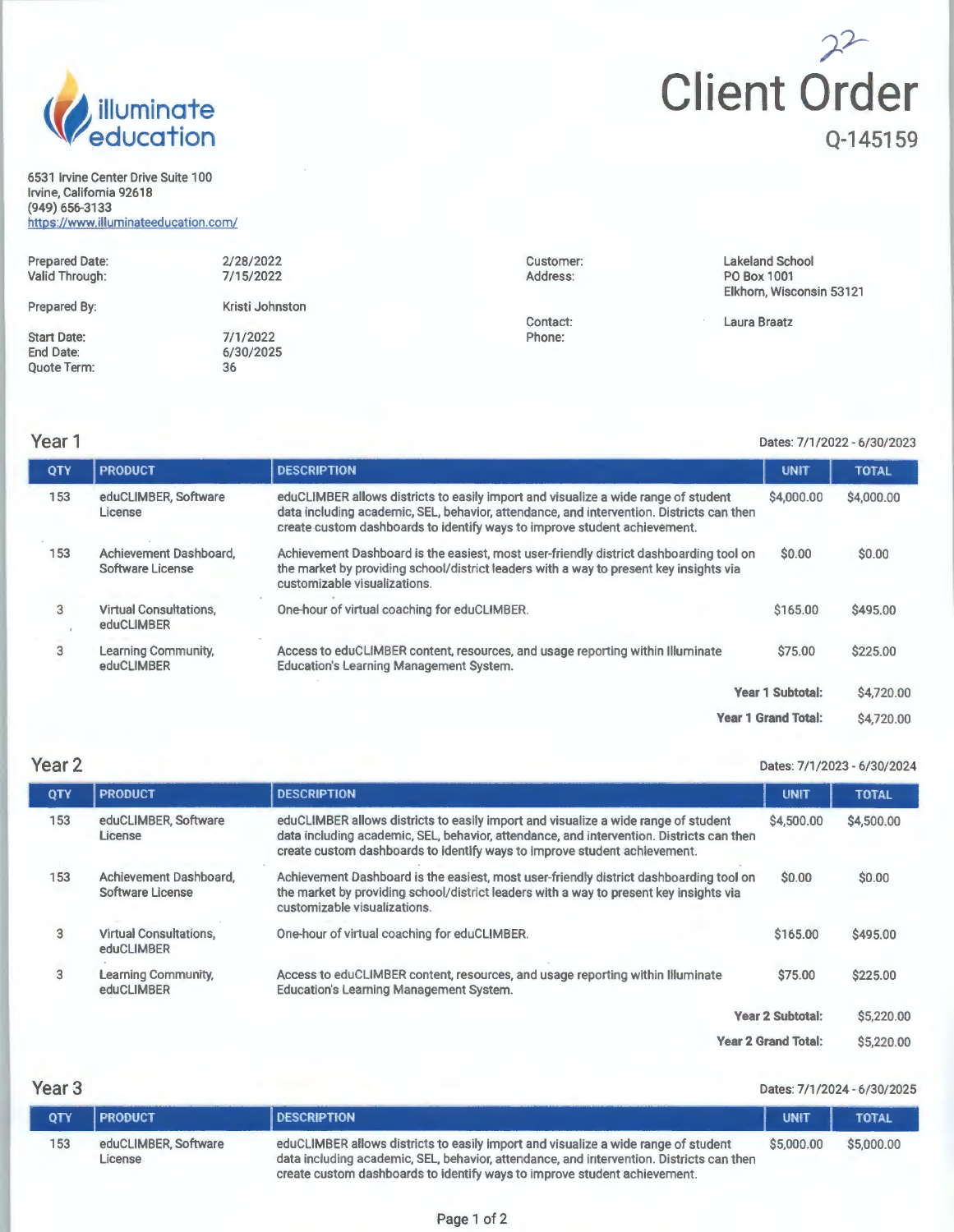| QTY | <b>PRODUCT</b>                              | <b>DESCRIPTION</b>                                                                                                                                                                                               | <b>UNIT</b>                | <b>TOTAL</b> |
|-----|---------------------------------------------|------------------------------------------------------------------------------------------------------------------------------------------------------------------------------------------------------------------|----------------------------|--------------|
| 153 | Achievement Dashboard,<br>Software License  | Achievement Dashboard is the easiest, most user-friendly district dashboarding tool on<br>the market by providing school/district leaders with a way to present key insights via<br>customizable visualizations. | \$0.00                     | \$0.00       |
| 3   | <b>Virtual Consultations.</b><br>eduCLIMBER | One-hour of virtual coaching for eduCLIMBER.                                                                                                                                                                     | \$165.00                   | \$495.00     |
| 3   | Learning Community,<br>eduCLIMBER           | Access to eduCLIMBER content, resources, and usage reporting within Illuminate<br>Education's Learning Management System.                                                                                        | \$75.00                    | \$225.00     |
|     |                                             |                                                                                                                                                                                                                  | Year 3 Subtotal:           | \$5,720.00   |
|     |                                             |                                                                                                                                                                                                                  | <b>Year 3 Grand Total:</b> | \$5,720.00   |

Any Client request to reimport, align, merge, or otherwise manipulate data that has already been integrated **will** be subject to an additional fee. If the Client requests that Illuminate make any integration efforts after initial setup, the initial fees will be as follows: integrating with a new SIS \$5,000; merging instances or splitting instances \$10,000.

On-Going Illuminate subscription license and/or support fees are invoiced at then current rates & enrollment per terms of the Master Subscription Licenses & Services Agreement, which may be subject to an annual increase after the first year for non-multi-year contracts and/or enrollment increases (i.e., as your student count increases or decreases, the quantity will be adjusted in accordance with the terms of the Agreement).

Any applicable state sales tax that has been added to this Client Order is an estimated amount for Client's convenience that is subject to verification and modification based on current state required tax at the time of invoicing. Subscription Start and Expiration Dates shall be as set forth above, which may be delayed based upon the date that Illuminate receives your purchase order or signed Client Order.

In the event that this Client Order includes promotional pricing, said promotional pricing is only valid for the select term(s), product(s), and/or service(s) as shown in this Client Order. The promotional pricing may also be limited in availability to you through the date on this Client Order that is shown as the "Valid Through" period.

All invoices shall be paid within thirty (30) days of the date of invoice.

**All purchase orders must contain the exact Client Order number stated within.** 

**To accept and finalize this Client Order, please remit a purchase order to:** 

**Orders@llluminateEd.net or 6531 Irvine Center Drive #100 Irvine, CA 92618**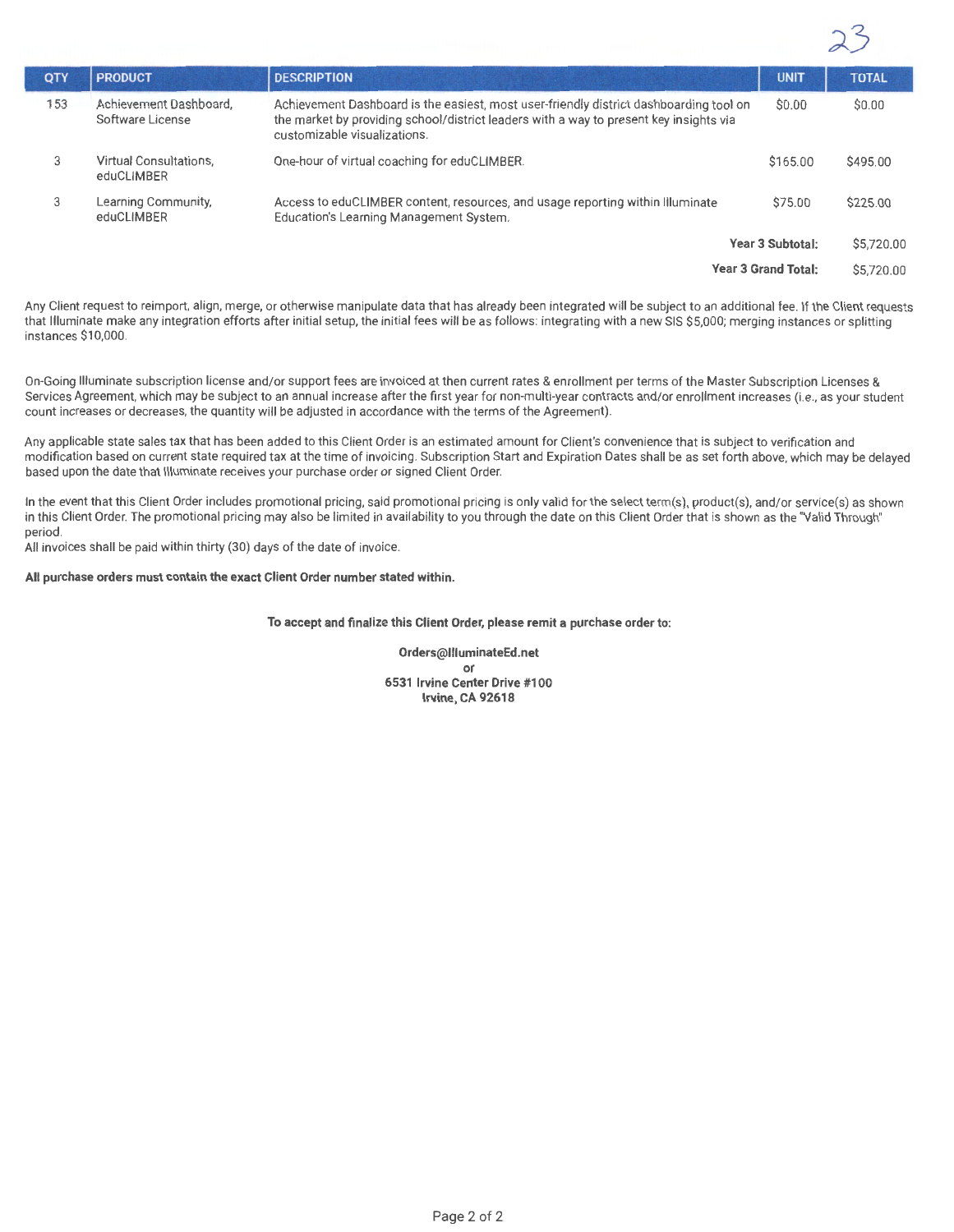KOM PAS Contract

**Lakeland School - Walworth County CDEB** 

www.KompasCare.com

Special Education Students w/ Services: Medicaid Eligible Students w/Services:

| <b>Proposed Products and Services</b>                                                 | Cost       |
|---------------------------------------------------------------------------------------|------------|
| Kompas Care SBS software package including:                                           |            |
| Kompas Care Student Management Functions (Annual Fee Rate \$4.50/student)             | \$585.00   |
| Includes:                                                                             |            |
| Off Site Database Housing                                                             |            |
| Student Demographic Module (Software Leasing)                                         |            |
| Kompas Care Customer Care Services (Annual Fees Rate \$75.00/student)                 | \$6,000.00 |
| Includes: Discount of \$25/student (\$50/student)                                     |            |
| <b>Medicaid Billing</b>                                                               |            |
| <b>Eligibility Processing</b>                                                         |            |
| Attendant Care Tracking/Training/Audit Monitoring                                     |            |
| Transportation tracking, billing and management                                       |            |
| Parental Consent Management                                                           |            |
| Staff Pool List Submission/Assistance including an User Audit                         |            |
| PCG quarterly calendar                                                                |            |
| Cost Report Management, including required ratios                                     |            |
| Initial and Ongoing Training/Virtual and On-Site                                      |            |
| Data Retention                                                                        |            |
| Annual Financial Summary and Fiscal Review                                            |            |
| Customer Support for all staff, including monthly emails                              |            |
| Semi Annual Kompas Care Workshop                                                      |            |
| Annual Kompas Care software and Customer Care Subscription                            | \$6,585.00 |
| On site visits and travel expenses are included with the Customer Care Services plan! |            |
| Amy Holcomb                                                                           | 3/8/2022   |
| <b>Kompas Care Representative</b>                                                     | Date       |
|                                                                                       |            |
| Lakeland School<br>- Walworth County<br>Representative                                | Date       |
|                                                                                       |            |
|                                                                                       |            |

**Lakeland School** - **Walworth County CDEB Representative** 

**Date** 

**Date** 

 $130 + 4$ 120